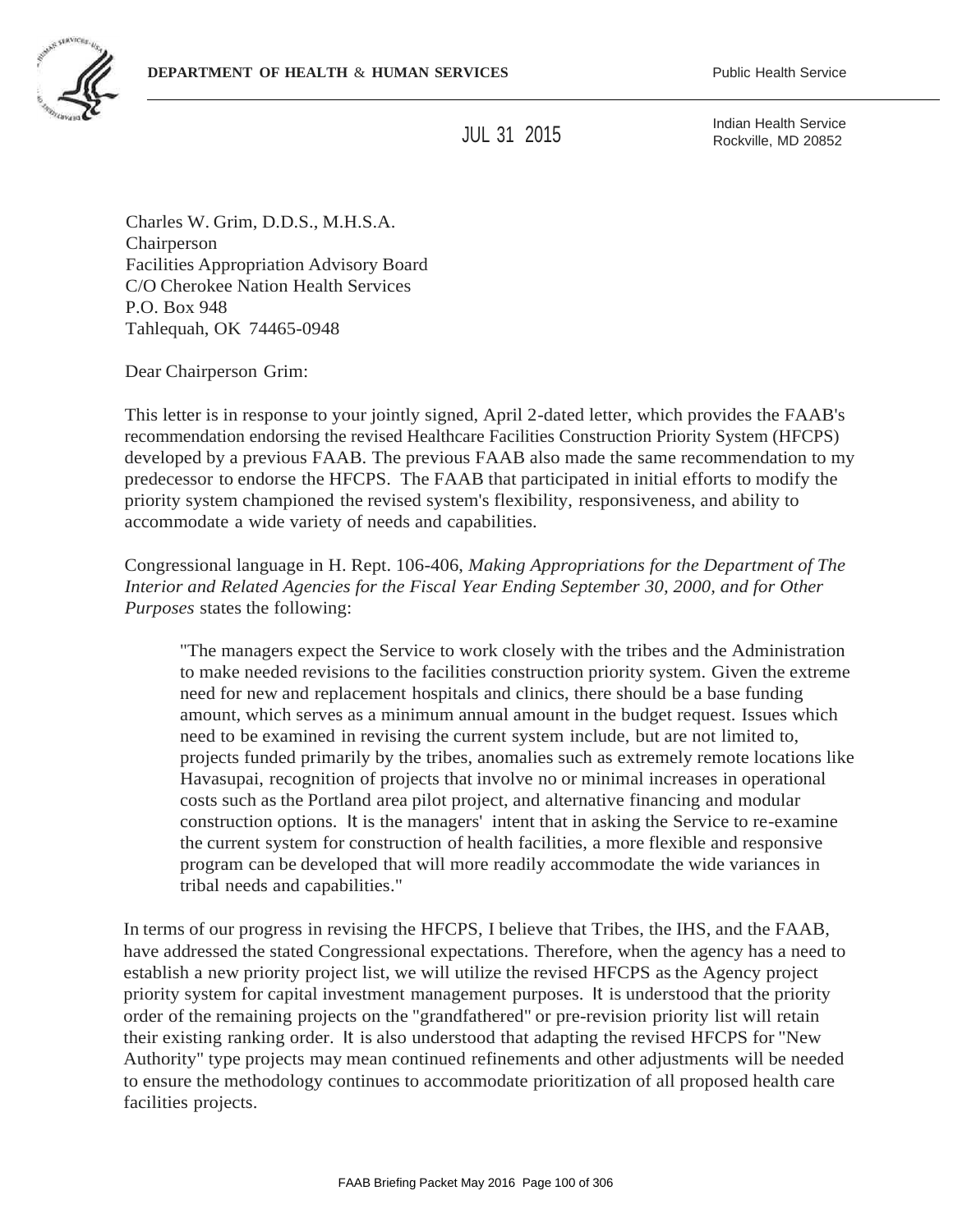# Page 2 - Charles W. Grim, D.D.S., M.H.S.A.

A similar letter is being sent to Vice-Chairperson Bean.

Sincerely,

/Robert G. McSwain/ Deputy Director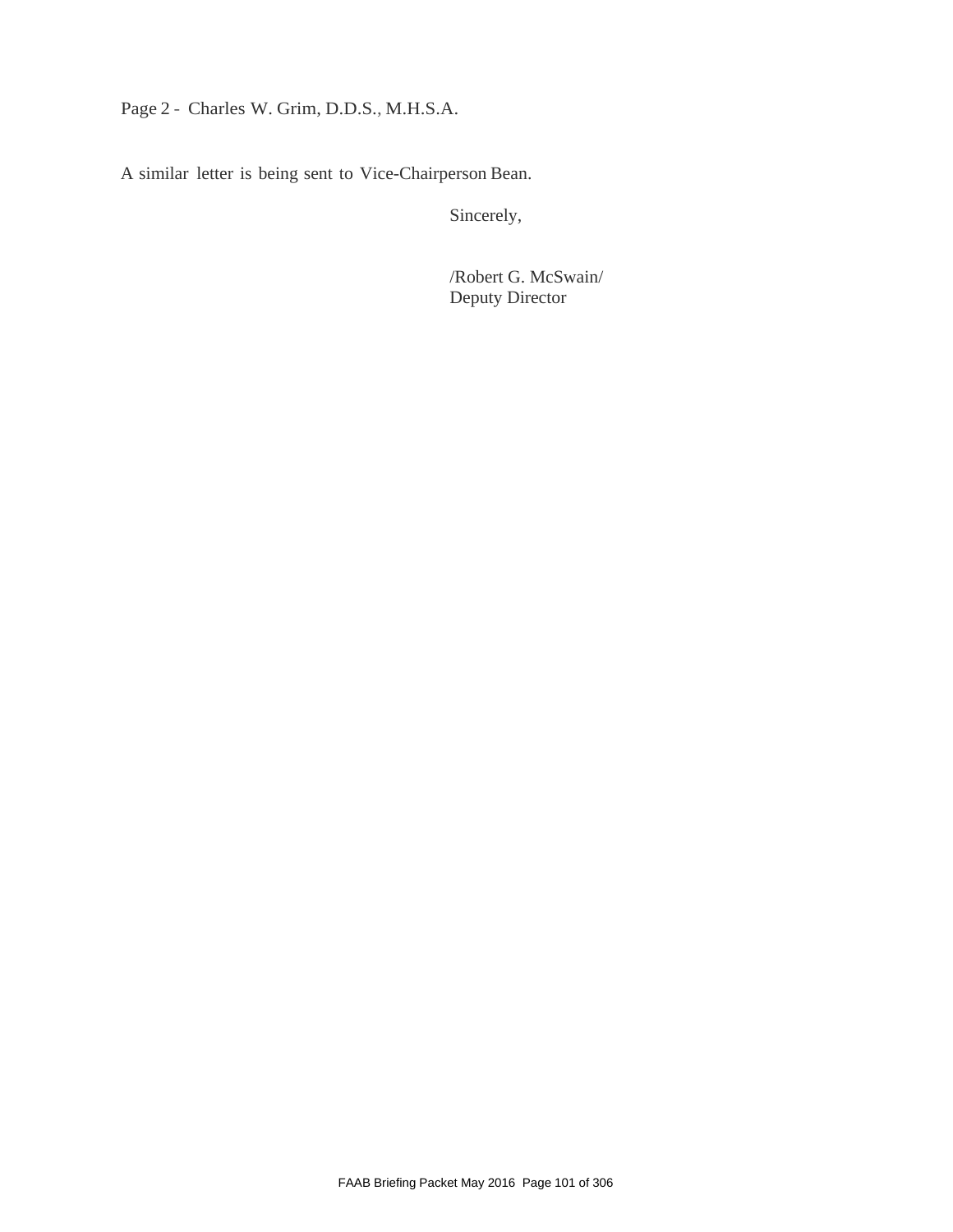#### **Table of Contents**

| $\Gamma$      | Introduction 1 |  |
|---------------|----------------|--|
| $\bf{A}$      |                |  |
| B)            |                |  |
| $\mathbf{C}$  |                |  |
| $\mathbf{I}$  | Definitions 2  |  |
| $III$ )       |                |  |
| $\bf{A}$      |                |  |
| B)            |                |  |
|               | 1)             |  |
|               | 2)             |  |
|               | 3)             |  |
|               | 4)             |  |
|               | 5)             |  |
|               | 6)             |  |
| IV)           |                |  |
| A)            |                |  |
| B)            |                |  |
|               | 1.             |  |
|               | 2.             |  |
|               | 3.             |  |
|               | 4.             |  |
|               | 5.             |  |
|               | 6.             |  |
|               | 7.             |  |
| $\mathcal{C}$ |                |  |
|               | 1.             |  |
|               | 2.             |  |
|               | 3.             |  |
|               | 4.             |  |
|               | 5.             |  |
|               | 6.             |  |
| D)            |                |  |

### **Tables**

### **Appendices**

| Appendix II. The Revised Healthcare Facilities Construction Priority System Methodology  17 |  |
|---------------------------------------------------------------------------------------------|--|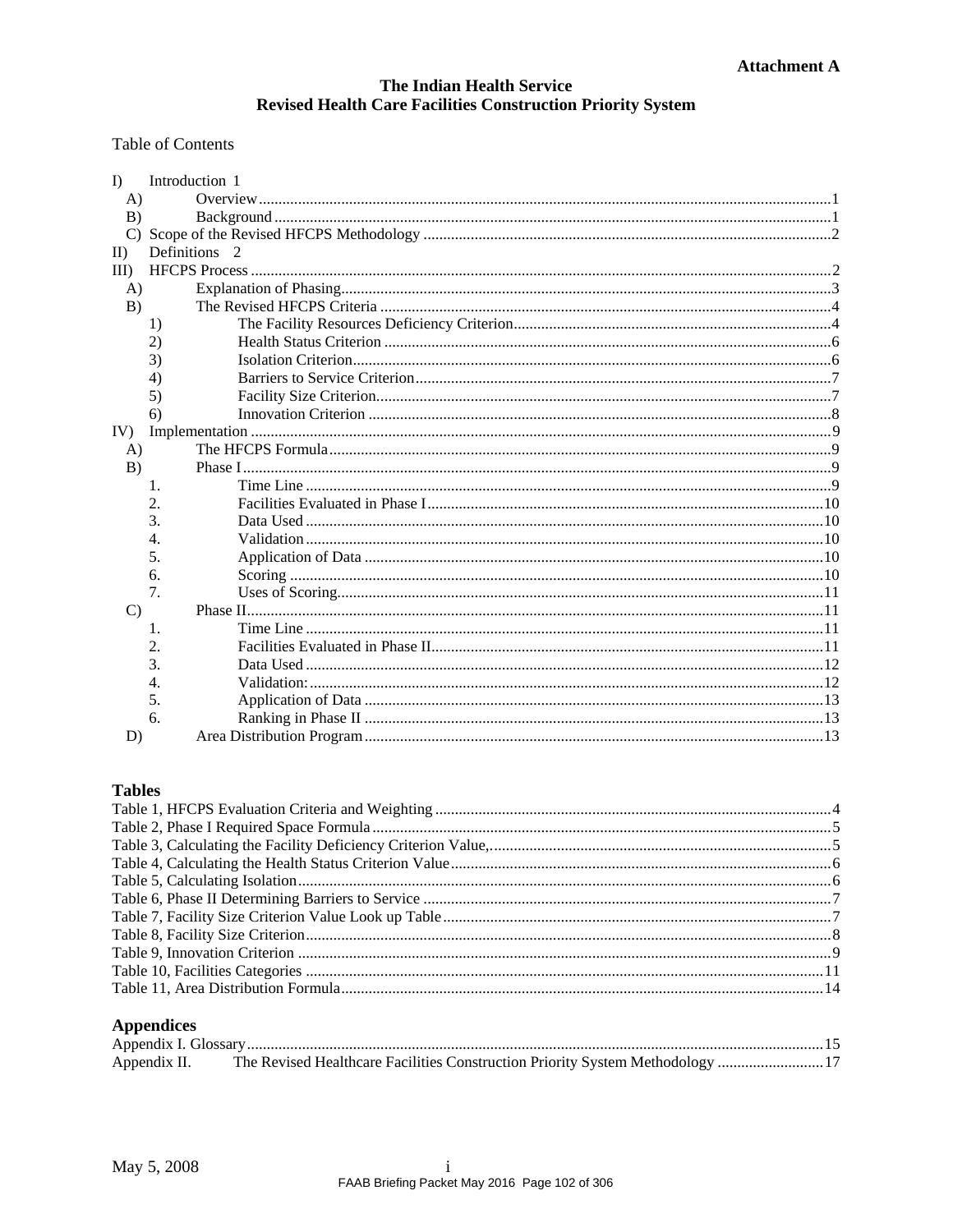### <span id="page-3-1"></span><span id="page-3-0"></span>**I) Introduction**

#### **A) Overview**

The Healthcare Facilities Construction Priority System (HFCPS) is the methodology that the Indian Health Service (IHS) uses to identify and prioritize the need for IHS and Tribal healthcare facilities. In response to a request from Congress, the methodology was revised. It is applied only to those facilities that are part of an IHS Area Health Services and Facilities Master Plan. The methodology determines need based on the size of the American Indian and Alaska Native population requiring access to services, hence the most significant factor in scoring and prioritizing need is a comparison of the size of the existing facility with the size of a facility required for the population. Other factors used to rank and prioritize need include:

- The population's health status,
- The isolation of the population
- the social and economic factors that hinder access to services at existing facilities,
- The size of the required facility (this factor increases the priority for smaller facilities), and
- A tribe's willingness to develop innovations for construction and/or operation of a facility.

This document provides an overview of the revised HFCPS methodology. The methodology formula is detailed in, Appendix II "The Healthcare Facilities Construction Priority System Methodology," but would be implemented using an internet database. Following each application of the HFCPS, the formula (including the data, calculations and results for each facility) would be posted on [www.dfpc.ihs.gov.](http://www.dfpc.ihs.gov/)

### <span id="page-3-2"></span>**B) Background**

In Section 301 of the Indian Health Care Improvement Act (IHCIA), Public Law (P.L) 94-437, the Congress directs IHS to provide a list of the highest priority facilities construction projects. In order to comply with this directive, IHS established a version of the HFCPS in 1991. Other sections of the IHCIA enacted over the years have authorized a variety of other funding programs for healthcare facilities construction, including:

- The Joint Venture Program. Under this program, the IHS is authorized into enter into agreements with Tribes under which the Tribes agree to construct a facility and IHS agrees to provide staffing and operating funds using the same allocation process as is used for facilities constructed under Section 301 of the IHCIA.
- The Small Ambulatory Program. Under this program the IHS is authorized to provide funds to Tribes for construction, expansion, or modernization of outpatient facilities that meet certain requirements:
	- The facility must provide access for a population of at least 500 eligible Indians in a service area with at least 2,000 eligible Indians;
	- The facility may not be part of a hospital campus; and
	- The facility must meet other specified requirements
- Other programs that have been authorized but not funded.

In addition to prioritizing projects for these authorized facilities construction programs, the HFCPS results may be used to allocate funds for other programs for which Congress may appropriate funds. One program specifically identified during the review of the HFCPS would distribute funds, if and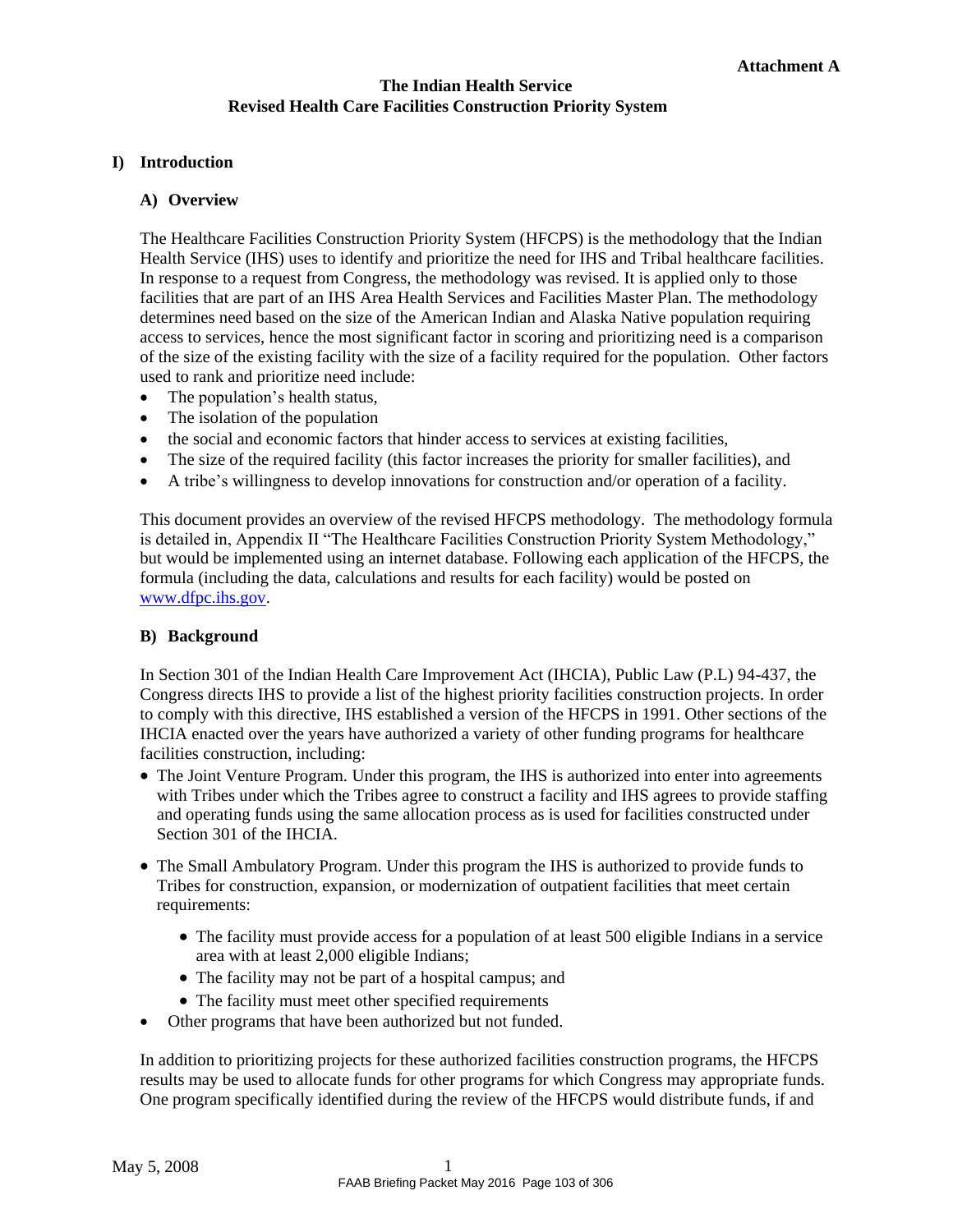when Congress specifically appropriates them for this purpose, to Area Offices to address high priority projects within the Area.

In fiscal year 2000, the Congress directed IHS, in consultation with the Tribes, to review the HFCPS. Based on this directive, the IHS, with input from various Tribal and IHS workgroups, developed a revision to the HFCPS and presented it for Tribal comment. The discussions and consultation process generated many and diverse comments. While all of these comments could not be incorporated into this document, all were considered.

### **C) Scope of the Revised HFCPS Methodology**

<span id="page-4-0"></span>The revised HFCPS methodology does two things:

- It provides a Comprehensive National Listing of Facility Need by identifying the total need for construction of IHS and Tribal healthcare facilities<sup>[1,](#page-4-3)</sup> and
- It provides a process for prioritizing that need for the authorized facilities construction programs.

The revised HFCPS is not intended to identify or prioritize the need for staffing and other resources, although the Congress usually provides an increase to the IHS recurring funding base when a facility is constructed.

The revised HFCPS does not prioritize the need for staff quarters; however, this need is evaluated and addressed prior to requesting construction funding for a facility. If staff quarters are needed at a facility and if Congress appropriates funds for them, they are planned, designed, and constructed at the same time as the facility.

The revised HFCPS can only evaluate, identify, and prioritize facilities that are part of an Area Health Services and Facilities Master Plan and that are reporting statistical data to the IHS National Patient Information Reporting System (NPIRS).

## <span id="page-4-1"></span>**II) Definitions**

See, [Appendix](#page-17-0) I, ["Glossary"](#page-17-0) for definitions used in this document.

### <span id="page-4-2"></span>**III) HFCPS Process**

The revised HFCPS consists of two phases. In Phase I, all health care facilities documented in IHS Area Healthcare Services and Facilities Master Plans, are evaluated and scored by IHS Headquarters using the HFCPS formula. This scored listing is referred to as the Comprehensive National Listing of Facility Need. Facilities on this list are categorized according to [Table 10, "Facilities Categories," o](#page-13-4)n page [11 o](#page-13-4)f this document. This list is used to identify facilities for the more comprehensive Phase II planning analysis and prioritization that generates a comprehensive description of a required program and the facility required to support it.

<span id="page-4-3"></span><sup>&</sup>lt;sup>1</sup> Construction includes replacing, expanding and/or modernizing existing facilities and constructing or otherwise acquiring new facilities.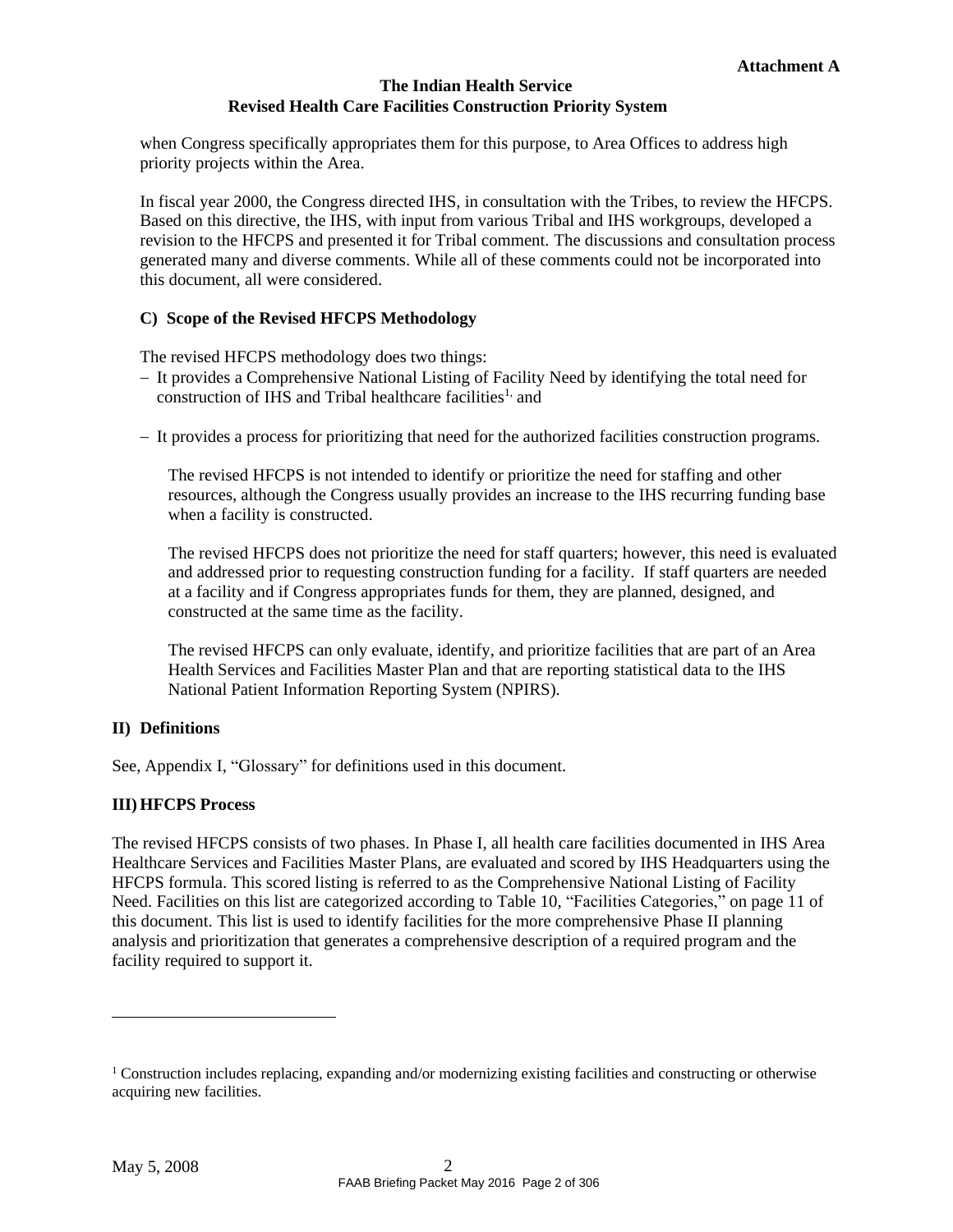In Phase II, facilities selected from the Comprehensive National Listing of Facility Need are reviewed by the HFCPS Validation Committee. Data for these facilities, obtained from approved Program Justification Documents (PJD), are applied to the HFCPS Phase II formula by IHS Headquarters to develop the Priority List.

The method for selecting facilities for Phase II review differs based on the different facilities construction funding programs and the requirements of each such program. For example, facilities selected for review for potential placement on the Section 301 program Priority List will be the highest scoring Phase I facilities on the Comprehensive National Listing of Facility Need. However, those selected for the Joint Venture Program will be the highest scoring facilities on Comprehensive National Listing of Facility Need where the Tribe(s) is capable of and willing to construct a facility in return for operation assistance from IHS<sup>2</sup>[.](#page-5-1) (See ["Facilities Evaluated in Phase I](#page-13-3)I" on page [11 f](#page-13-3)or details on selection criteria for these and other construction programs.)

<span id="page-5-0"></span>Following each application of the HFCPS, the formula used (including the data, calculations and results for each facility reviewed) will be posted on [www.dfpc.ihs.gov.](http://www.dfpc.ihs.gov/)

# **A) Explanation of Phasing**

Implementing the HFCPS in two phases permits the IHS and the Tribes to use limited sources to review all healthcare facilities needs in Phase I, while concentrating more detailed analysis on the few facilities selected for Phase II.

Phase I is less resource-intensive than Phase II because:

- The "Required Space" element of the "Facility Deficiency Factor" is estimated using a simple formula (see [Table 2](#page-7-0), ["Phase I Required Space Formu](#page-7-0)la" on page [5\) i](#page-7-0)n Phase I, while a full application of the IHS Health System Planning Process (HSP) is used in Phase II.
- The "Innovation" Factor, which requires extensive resources to validate, is used in Phase II only, and
- The "Barriers to Services" element, which requires extensive resources to validate, is used in Phase II only.

In Phase I, the HFCPS methodology is used to rank all facilities based on the adequacy of the space available to provide access to services for the population. The adequacy of the existing space is determined by comparing the space available with the estimated Required Space for the population. The less adequate the space, the higher the Phase I score. Phase I results are reported as the "Comprehensive National List of Facility Need." The scores established in Phase I may not indicate the actual priority of a facility, but are used to identify facilities for a more comprehensive review and prioritization during Phase II.

In Phase II, the HFCPS methodology is applied to determine actual need for the highest scoring facilities selected from Phase I and to establish the priority of those facilities. This is done by comparing the space available with the actual space required for the population. Actual space requirements are determined through a comprehensive facilities planning process that includes development and approval of the PJD. Facilities identified as priority projects in Phase II are

<span id="page-5-1"></span><sup>&</sup>lt;sup>2</sup> The IHS would request funds for equipment, staffing and operation for the tribally constructed facility.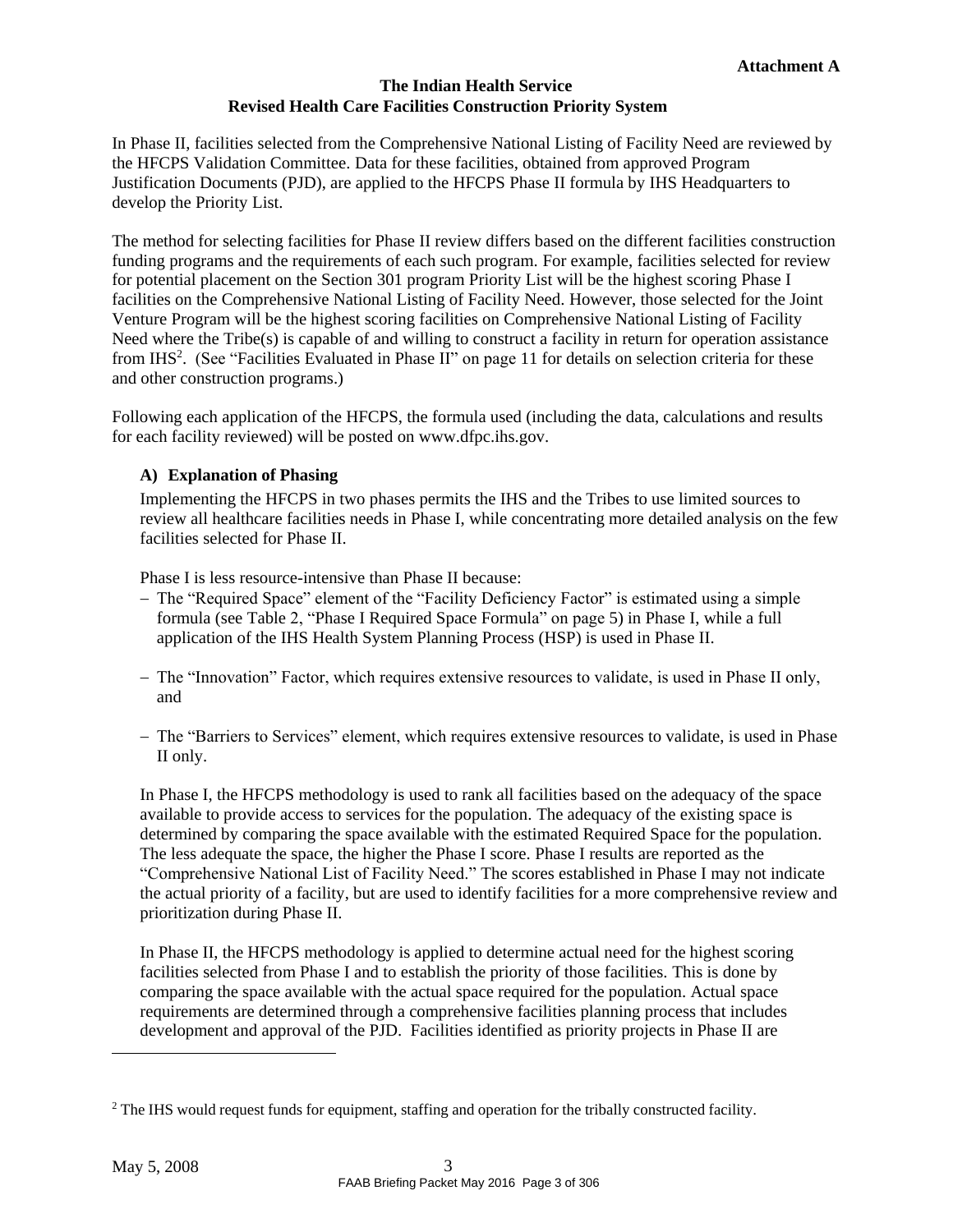incorporated into the IHS 5-Year Planned Construction Budget which is used to request appropriations for construction funding.

### <span id="page-6-0"></span>**B) The Revised HFCPS Criteria**

The HFCPS Methodology uses four criteria in Phase I and six criteria in Phase II (See [Table 1](#page-6-2), ["HFCPS Evaluation Criteria and Weight](#page-6-2)ing"). The weighting shown in [Table 1 i](#page-6-2)s the maximum that each criterion may add to the score[.](#page-6-3) Weightings indicate the relative influence on the final score.<sup>3</sup>

<span id="page-6-2"></span>

| <b>Evaluation Criteria</b>                                                                                                                                                                                                                                                                                                                                                                                                                                                                                                                                                                                            |                     | Evaluation<br>Criteria<br>Value |     | <b>Phase   Criteria</b><br>Weighting |                | <b>Phase II Criteria</b><br>Weighting |                          | Score |
|-----------------------------------------------------------------------------------------------------------------------------------------------------------------------------------------------------------------------------------------------------------------------------------------------------------------------------------------------------------------------------------------------------------------------------------------------------------------------------------------------------------------------------------------------------------------------------------------------------------------------|---------------------|---------------------------------|-----|--------------------------------------|----------------|---------------------------------------|--------------------------|-------|
| <b>Facility Resources Deficiency</b>                                                                                                                                                                                                                                                                                                                                                                                                                                                                                                                                                                                  |                     |                                 | X   | 400                                  | or             | 400                                   | $=$                      |       |
| <b>Health Status</b>                                                                                                                                                                                                                                                                                                                                                                                                                                                                                                                                                                                                  |                     | $\overline{2}$                  | X   | 200                                  | n <sub>r</sub> | 200                                   | $=$                      |       |
| Isolation/                                                                                                                                                                                                                                                                                                                                                                                                                                                                                                                                                                                                            | Isolation           | 3                               | X   | 100                                  | n <sub>r</sub> | 100                                   | $\equiv$                 |       |
| Barriers to<br>Service                                                                                                                                                                                                                                                                                                                                                                                                                                                                                                                                                                                                | Barriers to Service | 4<br>Phase II only              | X   | 0                                    | n <sub>r</sub> | 50                                    | $=$                      |       |
| <b>Facility Size</b>                                                                                                                                                                                                                                                                                                                                                                                                                                                                                                                                                                                                  | 5                   | χ                               | 150 | n <sub>r</sub>                       | 150            | $=$                                   |                          |       |
| Innovation                                                                                                                                                                                                                                                                                                                                                                                                                                                                                                                                                                                                            | R<br>Phase II only  | χ                               | 0   | or                                   | 100            | $=$                                   |                          |       |
| Maximum Possible Score                                                                                                                                                                                                                                                                                                                                                                                                                                                                                                                                                                                                |                     | $\ddot{}$                       | 850 | n <sub>r</sub>                       | 1000           | $\equiv$                              | (850 or 1000<br>Maximum) |       |
| 1. See Table 3, Calculating the Facility Deficiency Criterion Value,<br>Use this table by obtaining a value from the appropriate<br>2. See Table 4, Calculating the Health Status Criterion Value<br>value from the tables listed below. Place that value on the<br>3. See Table 5, Calculating Isolation<br>appropriate row under "Evaluation Criteria Value."<br>4. See Table 6, Phase II Determining Barriers to Service<br>Complete the calculations to obtain a score for either<br>5. See Table 7, Facility Size Criterion Value Look up Table<br>Phase I or Phase II.<br>6. See Table 9, Innovation Criterion. |                     |                                 |     |                                      |                |                                       |                          |       |

### **Table 1, HFCPS Evaluation Criteria and Weighting**

## <span id="page-6-1"></span>**1) The Facility Resources Deficiency Criterion**

The Facility Resource Deficiency Factor compares the existing size of a facility with the size required to provide access to healthcare services. Five pieces of data are needed to generate the Facilities Deficiency Factor. These are:

- o The existing facility space in square meters (facility size)
- o The facility age.
- o The facility condition expressed in the cost to repair the facility.
- o The cost to replace the existing facility
- o The IHS User Population for the facility's service area.

The existing facility size, age and condition are used to calculate the "*Adjusted Existing Space*" for a facility. These data are obtained from the IHS Healthcare Facilities Data System (HFDS) data base. Tribes that do not participate in the IHS HFDS data base must provide this data, with

<span id="page-6-3"></span><sup>&</sup>lt;sup>3</sup> The "Barriers to Service" and "Innovation" factors are not considered in Phase I because these criteria require significant resources to validate. They are included only in Phase II, when a limited number of facilities are evaluated.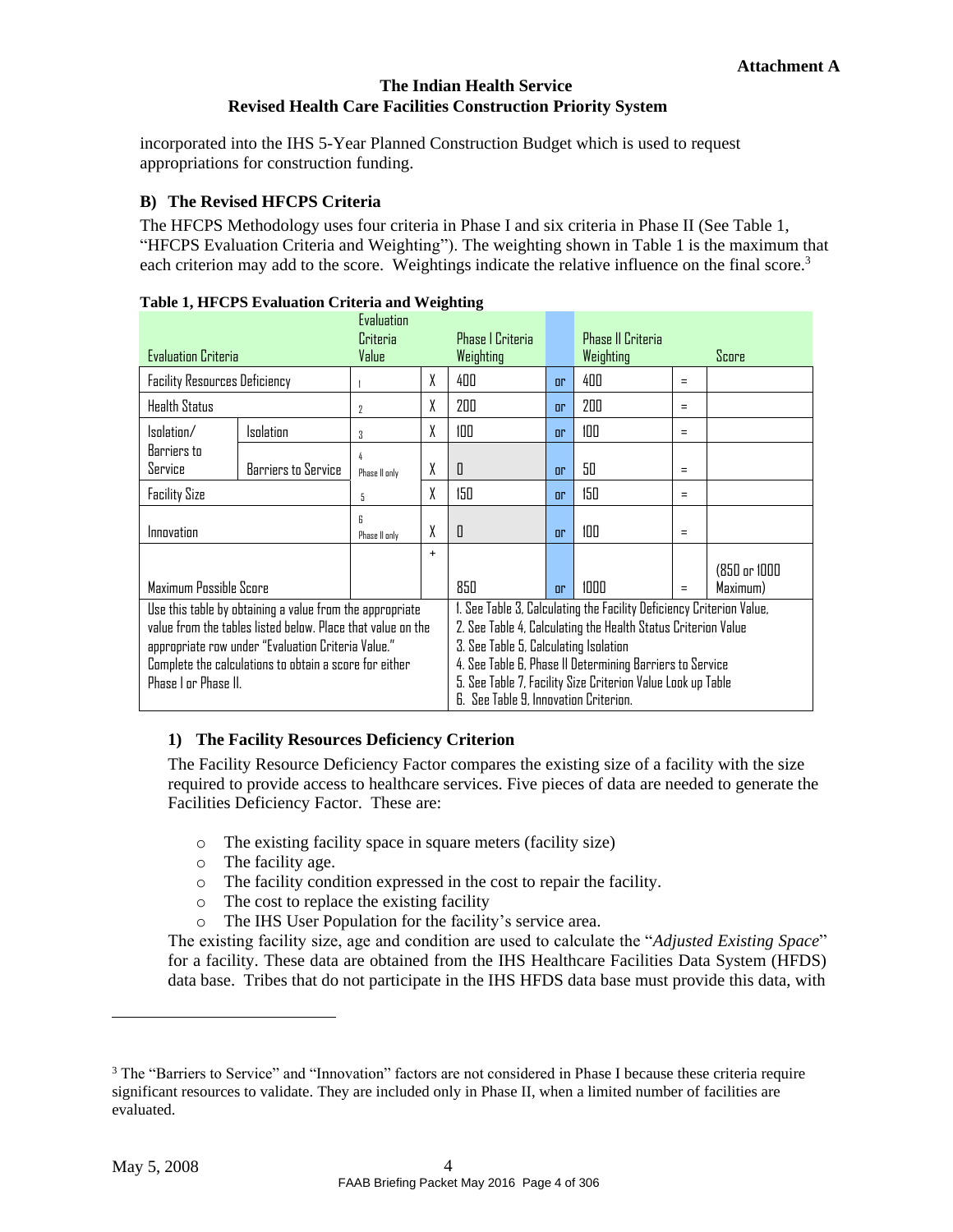documentation verified by a licensed professional (engineer, architect, etc.) For Tribes not participating in the IHS HFDS, size, age and condition data would be used as submitted in Phase I, but would be validated before used in Phase II. If there is a significant difference between data used during Phase I and the data validated during Phase II, a facility could be disqualified from Phase II. It would be re-ranked in Phase I based on the validated data.

The cost to replace a facility is determined using the existing facility size and two factors in the IHS Cost Estimating System<sup>4</sup>[:](#page-7-2)

- o unit cost based on facility type, and
- o a locality factor.

The value of each of the factors varies from facility to facility. It may also change from year to year based on economic conditions. The value used for each facility in a specific application of the HFCPS would be shown in the formula posted at [www.dfpc.ihs.gov.](http://www.dfpc.ihs.gov/)

User population is used to estimate a facility's "Required Space" and is obtained from the IHS National Patient Information Reporting System (NPIRS). User population for Tribes that are not currently participating in NPIRS will be verified, if possible; otherwise the latest statistically validated data available to IHS will be used. In Phase I, required space is estimated using the formula in [Table 2](#page-7-0), ["Phase I Required Space Formula,"](#page-7-0) on page [5.](#page-7-0) In Phase II, required space is determined using the IHS HSP.

#### **Table 2, Phase I Required Space Formula**

<span id="page-7-0"></span>

|               | _        | .<br>iase sıze<br>uast | Increment<br>1008100 |                   |  |                 |  |          | <b>POBLE</b><br><b>Codured Dumble</b><br><b>ITEQUIF</b><br>Ήc |
|---------------|----------|------------------------|----------------------|-------------------|--|-----------------|--|----------|---------------------------------------------------------------|
| inace<br>ه ۱۲ | $\equiv$ | 200<br>$\mathbf{m}$    |                      | .8 m <sup>2</sup> |  | user population |  | $\equiv$ |                                                               |

[Table 3](#page-7-1), ["Calculating the Facility Deficiency Criterion Value," i](#page-7-1)llustrates how the Facility Deficiency criterion will be calculated.

<span id="page-7-1"></span>

|                                                            | Table 5, Calculating the Facility Deficiency Criterion Value, |                                           |
|------------------------------------------------------------|---------------------------------------------------------------|-------------------------------------------|
|                                                            | Calculate the Facilities Resource Deficiency                  | <b>Facility Resource Deficiency Value</b> |
| <b>Facility Resource</b><br>$=$<br>Deficiency <sup>5</sup> | Adjusted Existing Space<br>$\sim$                             |                                           |
|                                                            | Required Space                                                |                                           |

# **Table 3, Calculating the Facility Deficiency Criterion Value,**

<span id="page-7-2"></span><sup>4</sup> The IHS Cost Estimating System unit cost is based on facility type and may change from year to year based on economic conditions. The locality factor is obtained from the Federal Budget Estimating System and may also vary from year to year based the economy. Both the unit cost value and the locality factor are determined using the historical record and data from nationally recognized, private sector construction estimating organizations, such as R.S. Means, Marshall and Swift, and the McGraw Hill Engineering News Record.

<span id="page-7-3"></span><sup>&</sup>lt;sup>5</sup> See, Appendix II, "The Healthcare Facilities Construction Priority System Methodology," on II—17," for details on developing the different elements of this formula.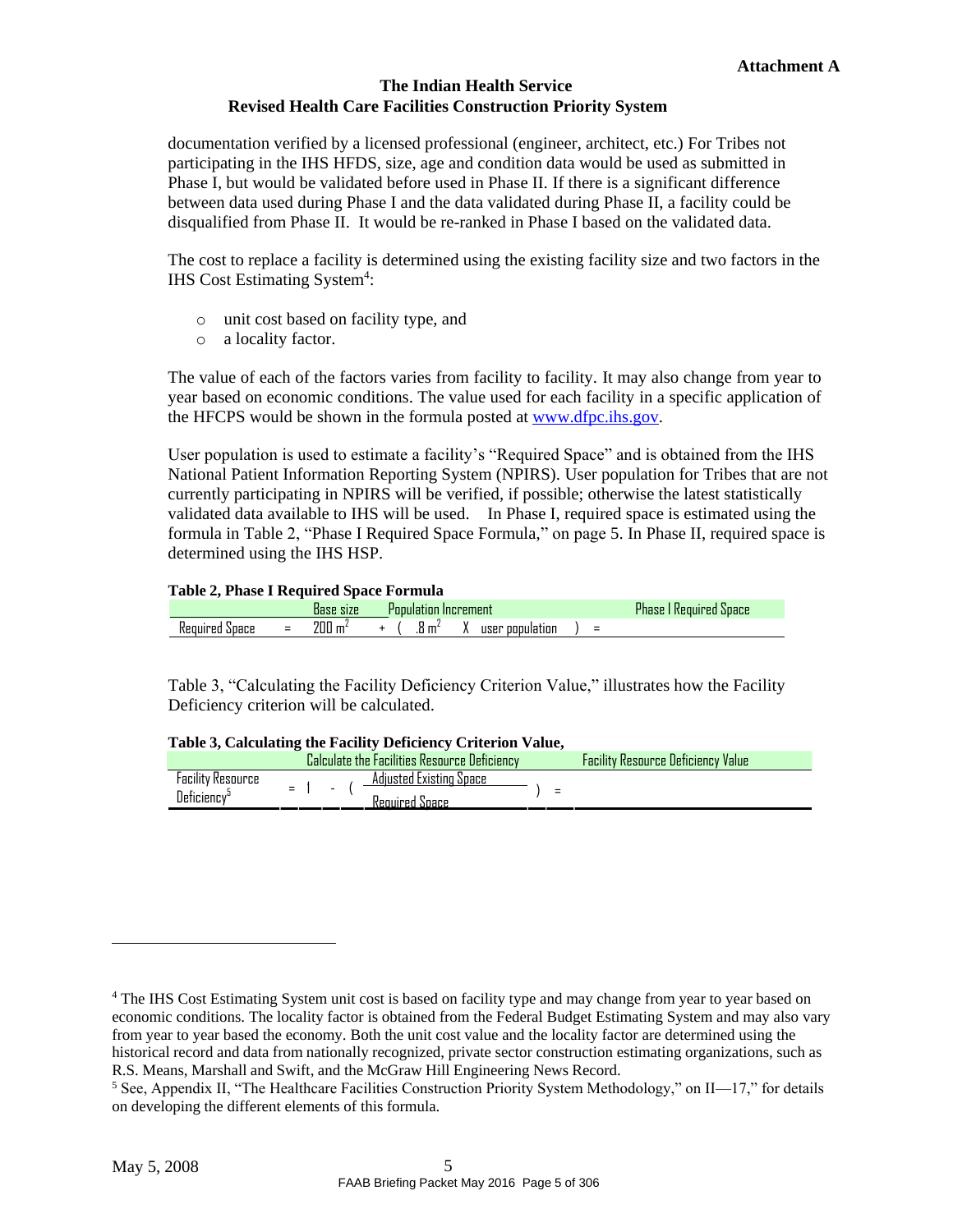#### <span id="page-8-0"></span>**2) Health Status Criterion**

The Health Status Criterion provides an advantage in scoring to those locations with a low health status. The following four indices are incorporated as part of the Health Status Criterion:

- o Birth Disparities Indicator (BDI),
- o Percent of the population over 55 years old (Pop>55),
- o Composite Poverty Indicator (CPI)
- o Disease Disparity Indicator (DDI).[6](#page-8-4)

[Table](#page-8-2) 4, ["Calculating](#page-8-2) the Health Status Criterion Value," illustrates how the Health Status criterion is calculated.

<span id="page-8-2"></span>

| Health Status Indicators from the FDI |     |   | <b>Health Status Value</b> |
|---------------------------------------|-----|---|----------------------------|
| <b>Birth Disparities Index</b>        | .25 | = |                            |
| Percent of Population over 55         | .25 |   |                            |
| <b>Composite Poverty Index</b>        | .25 |   |                            |
| Disease Disparities Index             | .25 |   |                            |
|                                       |     |   |                            |
| Tntal                                 |     |   | Maximum of 1               |

#### **Table 4, Calculating the Health Status Criterion Value**

### <span id="page-8-1"></span>**3) Isolation Criterion**

The Isolation Criterion provides an advantage to those facilities where the population is geographically isolated and does not have access to nearby healthcare services of any kind. It refers specifically to the amount of time it takes most people to get to a place where they can receive healthcare services. In the HFCPS, time is estimated using the distance from the Indian health facility or proposed facility to the nearest Level I, II, or III emergency room (Federal, Tribal or private sector[\)](#page-8-5)<sup>7</sup>. Facilities not on a road connecting to a Federal or State highway are assumed to be isolated. [Table 5](#page-8-3), ["Calculating Isolatio](#page-8-3)n," illustrates how the Isolation Criterion value is calculated:

#### **Table 5, Calculating Isolation**

<span id="page-8-3"></span>

| If the facility is:                                     |           |     |                                                                      |     | <b>Isolation Value</b> |
|---------------------------------------------------------|-----------|-----|----------------------------------------------------------------------|-----|------------------------|
| Less than 40 Km from an ER                              | Isolation | $=$ |                                                                      | $=$ |                        |
| 40-90 Km an FR                                          | Isolation | $=$ | $Km$ to Alternatives $\;\;\div\;\;\mathcal{G} \mathsf{I}$ Kilometers |     |                        |
| More than 90 Km an ER                                   | Isolation | Ξ   |                                                                      | =   |                        |
| Not on a road connecting to Federal<br>or state highway | Isolation | $=$ |                                                                      | =   |                        |

<span id="page-8-4"></span><sup>6</sup> These four indices are those indicators related to health status used in the IHS Level of Need Funded calculations to allocate funds appropriated to the Indian Health Care Improvement Fund. These indices provide a comparison of the American Indian/Alaska Native population with the U.S. general population.

<span id="page-8-5"></span> $<sup>7</sup>$  The nearness of an emergency room does not mean that this emergency room would be the primary access to</sup> services for IHS and Tribal patients. The availability of an emergency room is used as a measure of isolation because it is assumed that any place supporting an emergency room would have healthcare services available.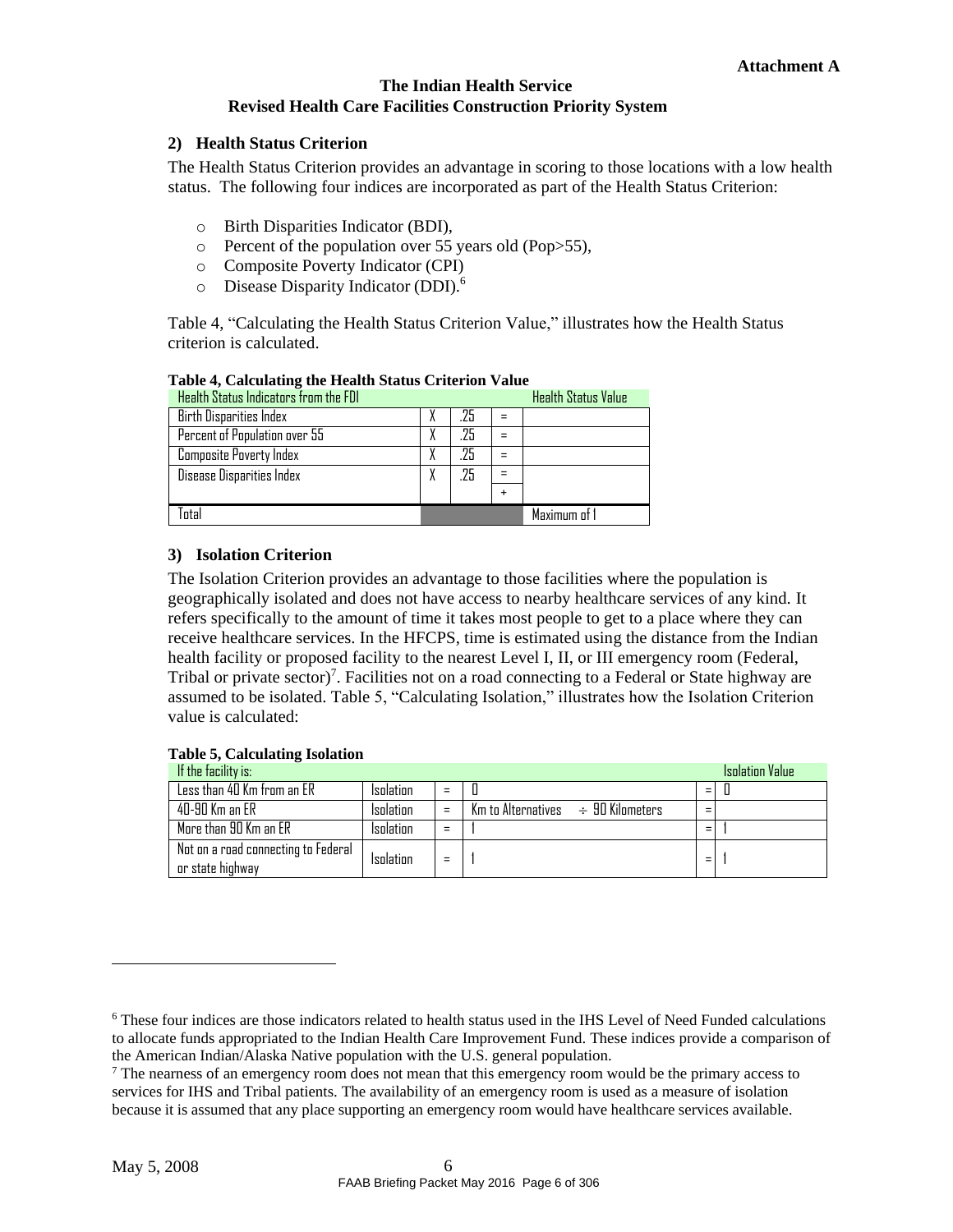#### <span id="page-9-0"></span>**4) Barriers to Service Criterion**

The ability to access health care may be difficult for reasons besides the geographic distance to available services. Some IHS patients may find other hindrances to obtaining services in hospitals and clinics available to them. The Barriers-to-Care Criterion attempts to capture these situations by increasing the Priority Score by up to 50 points in Phase II. Information required to support Barriers-to-Service is documentation showing that IHS clients have been consistently turned away or not provided services at the available facilities. The documentation must show that there is a pattern of IHS clients not receiving services at the same level and with the same consistency as other patients at the available facilities.

Since determining whether or not barriers exist could be subjective, documentation will be verified and all claims validated by the Validation Committee before this criterion is applied to the formula in Phase II. [Table 6](#page-9-2), ["Determining Barriers to Service," i](#page-9-2)llustrates how the value for the Barriers to Service is determined:

#### **Table 6, Phase II Determining Barriers to Service**

<span id="page-9-2"></span>

| If the Validation Committee:        |                     |     | Barriers To Service Value |
|-------------------------------------|---------------------|-----|---------------------------|
| Does not Verify Barriers to Service | Barriers to Service | =   |                           |
| Does Verify Barriers to Service     | Barriers to Service | $=$ |                           |

### <span id="page-9-1"></span>**5) Facility Size Criterion**

The Facility Size Criterion increa[s](#page-9-4)es the total Priority Score for smaller facilities<sup>8</sup>. Facilities serving smaller populations receive up to 150 points, while facilities serving larger populations receive proportionally fewer points. The Facility Size Criterion is based on the IHS User Population for the facility Service Area. This information is obtained from the IHS National Patient Information Reporting System (NPIRS). [Table 7](#page-9-3), ["Facility Size Criterion Value Look up](#page-9-3) [Table," p](#page-9-3)rovides an approximate Facility Size Criterion Value for all facilities up to 25 200 m<sup>2</sup>. The actual value can be calculated using the formula in [Table 8](#page-10-1), ["Facility Size Criterion." T](#page-10-1)his table can also be used to calculate The Facility Size Criterion Value for the three or four IHS and Tribal facilities larger than 25 200m2.

<span id="page-9-3"></span>

| <b>Facility Required Space</b><br>In Square Meters (m <sup>2</sup> ) |    |       | Facility<br>Size Value | Facility<br><b>Facility Required Space</b><br>In Square Meters $(m2)$<br>Size Value |    |        |       | <b>Facility Required Space</b><br>In Square Meters $(m2)$ | Facility<br><b>Size Value</b> |        |       |
|----------------------------------------------------------------------|----|-------|------------------------|-------------------------------------------------------------------------------------|----|--------|-------|-----------------------------------------------------------|-------------------------------|--------|-------|
| <b>Up to 1 200</b>                                                   |    |       |                        |                                                                                     |    |        |       |                                                           |                               |        |       |
| 201                                                                  | to | 600   | 0.976                  | 9 601                                                                               | to | 10000  | 0.541 | 18 001                                                    | to                            | 18 400 | 0.345 |
| 601                                                                  | to | 2000  | 0.952                  | 10 001                                                                              | to | 10 400 | 0.524 | 18 401                                                    | to                            | 18 800 | 0.340 |
| 2 001                                                                | to | 2 400 | 0.928                  | 10 401                                                                              | to | 10 800 | 0.507 | 18 801                                                    | to                            | 19 200 | 0.335 |
| 2 4 0 1                                                              | to | 2800  | 0.904                  | 10 801                                                                              | to | 11 200 | 0.489 | 19 201                                                    | to                            | 19 600 | 0.329 |
| 2 801                                                                | to | 3 200 | 0.880                  | <b>11 201</b>                                                                       | to | 11600  | 0.472 | 19 601                                                    | to                            | 20 000 | 0.324 |
| 3 201                                                                | to | 3600  | 0.856                  | <b>11 GD1</b>                                                                       | to | 12 000 | 0.455 | 20 001                                                    | to                            | 20 400 | 0.318 |
| <b>3 601</b>                                                         | to | 4000  | 0.832                  | 12 001                                                                              | to | 12 400 | 0.438 | 20 401                                                    | to                            | 20 800 | 0.313 |
| 4 0 0 1                                                              | to | 4400  | 0.808                  | 12 401                                                                              | to | 12 800 | 0.421 | 20 801                                                    | to                            | 21 200 | 0.308 |
| 4 4 D I                                                              | to | 4800  | 0.784                  | 12 801                                                                              | to | 13 200 | 0.416 | 21 201                                                    | to                            | 21 600 | 0.302 |

| Table 7, Facility Size Criterion Value Look up Table |  |  |  |
|------------------------------------------------------|--|--|--|
|                                                      |  |  |  |

<span id="page-9-4"></span><sup>&</sup>lt;sup>8</sup> The facility size is the required space. In Phase I required space is based on population for outpatient facilities and on workload (ADPL) for inpatient facilities. In phase II required space is determined using the HSP.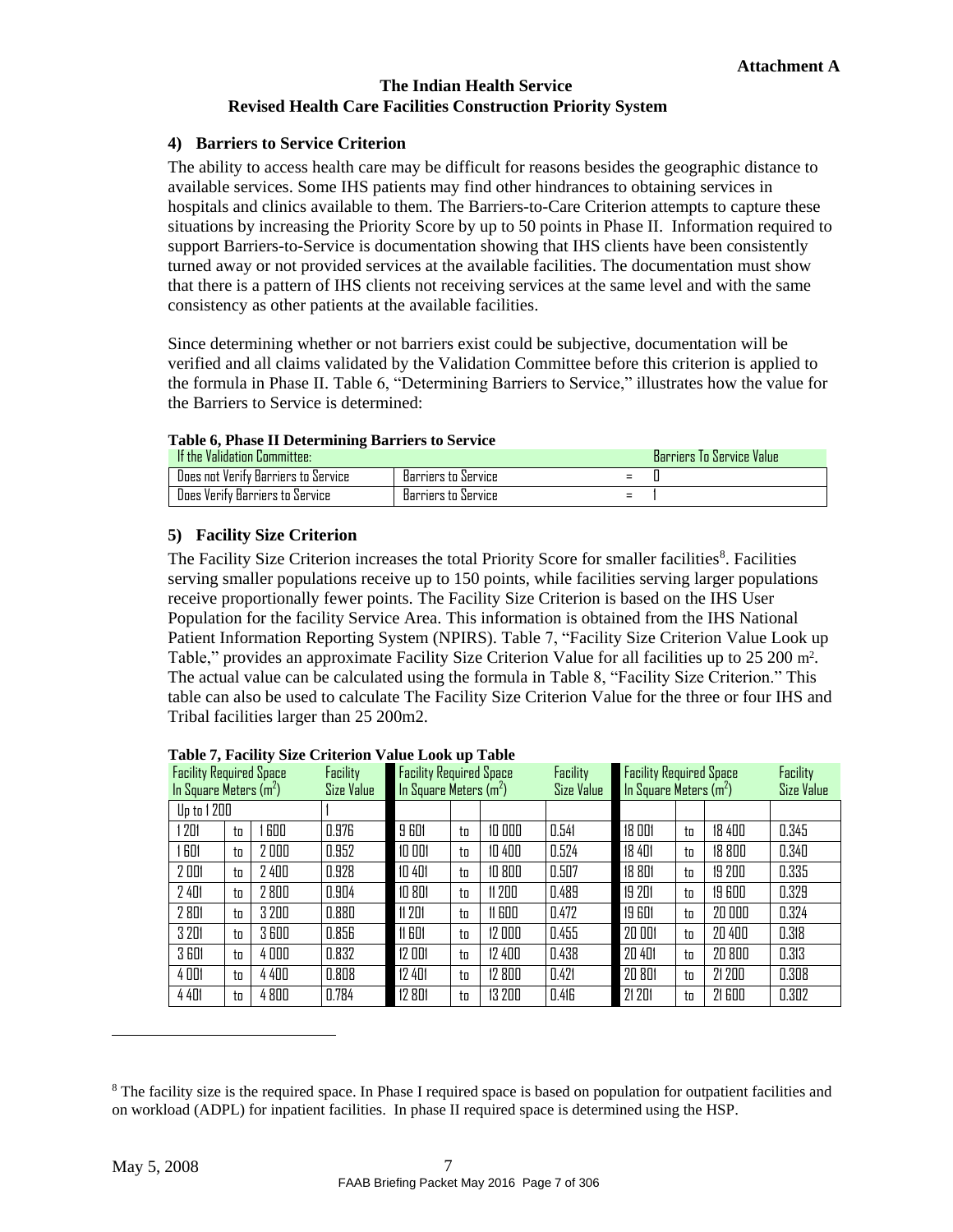| <b>Facility Required Space</b><br>In Square Meters $(m^2)$ |    | Facility<br>Size Value | <b>Facility Required Space</b><br>In Square Meters $(m^2)$ |        |    | Facility<br>Size Value | <b>Facility Required Space</b><br>In Square Meters $(m^2)$                  |        |    | Facility<br><b>Size Value</b> |       |
|------------------------------------------------------------|----|------------------------|------------------------------------------------------------|--------|----|------------------------|-----------------------------------------------------------------------------|--------|----|-------------------------------|-------|
| 4801                                                       | tn | 5 200                  | 0.760                                                      | 13 201 | to | 13 600                 | 0.410                                                                       | 21 601 | to | 22 000                        | 0.297 |
| 5 201                                                      | tп | 5 600                  | 0.736                                                      | 13 601 | to | 14 000                 | 0.405                                                                       | 22 001 | to | 22 400                        | 0.291 |
| 5 601                                                      | to | 6000                   | 0.712                                                      | 14 001 | to | 14 400                 | 0.399                                                                       | 22 401 | to | 22 800                        | 0.286 |
| 6 001                                                      | to | 6 400                  | 0.695                                                      | 14 401 | to | 14 800                 | 0.394                                                                       | 22 801 | to | 23 200                        | 0.281 |
| 6 401                                                      | tn | 6 800                  | 0.678                                                      | 14 801 | to | 15 200                 | 0.389                                                                       | 23 201 | to | 23 600                        | 0.275 |
| 6 801                                                      | to | 7 200                  | 0.661                                                      | 15 201 | to | 15 600                 | 0.383                                                                       | 23 601 | to | 24 000                        | 0.270 |
| 6 801 or more                                              |    |                        |                                                            |        |    |                        | Calculated using the same formula used for Table 8, Facility Size Criterion |        |    |                               |       |

#### **Table 8, Facility Size Criterion**

<span id="page-10-1"></span>

| If Required Space is                            | Use  |                                                    |                          |            |                | <b>Facility Size</b> |
|-------------------------------------------------|------|----------------------------------------------------|--------------------------|------------|----------------|----------------------|
|                                                 |      |                                                    |                          |            |                | Value                |
| $0$ to 1 200 $m2$                               |      |                                                    |                          |            |                |                      |
| l 201m $^2$ – 6 000m $^2$                       |      | ( Required Space<br>-                              | -                        | l 200 m2)  | $0.00006$ )    |                      |
| $6000$ m <sup>2</sup> than 12 800m <sup>2</sup> | .712 | [( Required Space<br>$\overline{\phantom{0}}$      | $\overline{\phantom{0}}$ | 6000 m2)   | $0.0000428$ ]) |                      |
| More than 12 800 $m2$                           | .416 | (( Required Space)<br>$\qquad \qquad \blacksquare$ | -                        | $6000$ m2) | 0.0000135)     |                      |

#### <span id="page-10-0"></span>**6) Innovation Criterion**

The Innovation Criterion increases the Priority score during Phase II for Tribes and Service Units that identify and document innovative ways of providing of healthcare or acquiring healthcare facilities. For an innovation to be validated the Tribe or Service Unit must show that the innovation(s) significantly:

- Increases health promotion/disease prevention,
- Increases efficiency and/or effectiveness of healthcare services delivery, or
- Reduces federal cost in acquiring, operating and/or maintaining healthcare facilities.

Each innovation identified is worth up to 1/5 (or 20 percent) of the Innovation Criterion value. Documentation supporting each innovation must show that it increases efficiency, effectiveness, community involvement, etc. General examples of innovation that might be used are listed below:

- Planning/Coordination with another Tribe or Primary Service Area (PSA) for sharing major Health Delivery programs with written use agreements.
- Developing a written shared use agreement with private or other non-IHS health delivery organizations involving major diagnostic or treatment departments, e.g. one health program providing diagnostic imaging while the other would establish and maintain a burn unit.
- Developing other health delivery innovations that involve major medical departments or programs and partnering with State or Local Health Programs.
- Providing a portion of the cost of construction or operation (at least 15% of the total acquisition cost, or at least 15% of the annual recurring costs for the life of the facility; i.e., operation, maintenance, and staffing. A proportionally fewer number of points are assigned for lesser contributions. Greater contributions do not generate more points.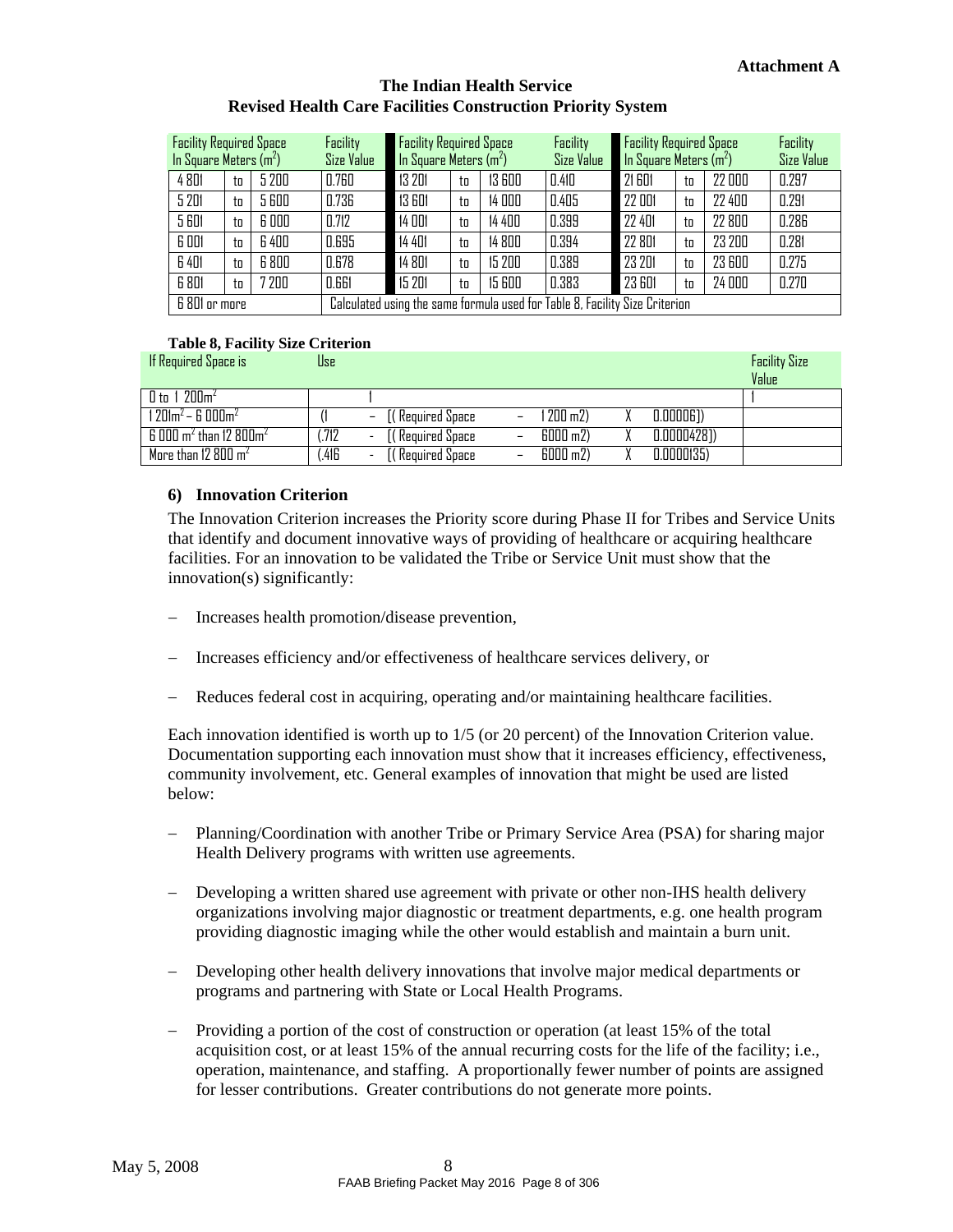- Reducing the new construction costs by 25% (capital investment) by reusing parts of the existing facility. Proportionally fewer points are assigned for lesser construction savings. Greater savings do not affect scoring.
- Developing, administering, and funding a public health initiative or program.
- Other types of innovative approaches.

Innovation should not be limited to a pre-conceived definition. Tribes, Areas, Service Units, Tribal consortia, etc., are encouraged to develop innovative approaches to providing services and/or facilities. These will be reviewed by the Validation Committee during the Phase II process. [Table 9, Innovation Criterion, i](#page-11-3)llustrates how the Innovation Criterion Value is calculated.

<span id="page-11-3"></span>

| Innovation Elements (up to 5)                     |           | Value per Element<br>(max of 0.2 per Element) |
|---------------------------------------------------|-----------|-----------------------------------------------|
| Element I Verified by Validation Committee        | ٠         |                                               |
| <b>Element 2 Verified by Validation Committee</b> | $\ddot{}$ |                                               |
| Element 3 Verified by Validation Committee        | ٠         |                                               |
| Element 4 Verified by Validation Committee        | ٠         |                                               |
| Element 5 Verified by Validation Committee        | +         |                                               |
| Total                                             |           | (Maximum of 1)                                |

#### **Table 9, Innovation Criterion**

### <span id="page-11-1"></span><span id="page-11-0"></span>**IV) Implementation**

#### **A) The HFCPS Formula**

For each facility considered, the HFCPS Formula incorporates the weighting for each factor and sums the factors to obtain the score (see [Table 1](#page-6-2), ["HFCPS Evaluation Criteria and Weighting](#page-6-2)"). In Phase I only Facility Resource Deficiency, Health Status, Isolation, and Facility Size are summed. In Phase II, these factors as well as Barriers to Service and Innovation are summed. [Table](#page-6-2) 1, "HFCPS [Evaluation](#page-6-2) Criteria and Weighting," on page [4](#page-6-2) shows the weightings and how the factors are summed in both Phase I and Phase II.

#### **B) Phase I**

#### <span id="page-11-2"></span>**1. Time Line**

The IHS will run Phase I of the HFCPS every five years to maintain a relatively up-to-date Comprehensive National Listing of Facility Need. During those five years, modifications to Area Master Plans may generate minor changes in the Phase I scores.

Implementation of Phase I should take approximately 6 months, after all Area Health Services and Facilities Master Plans are updated. The IHS will notify all Tribes and Areas to finalize any updates to Master plans at least 24 months prior to implementation of Phase I.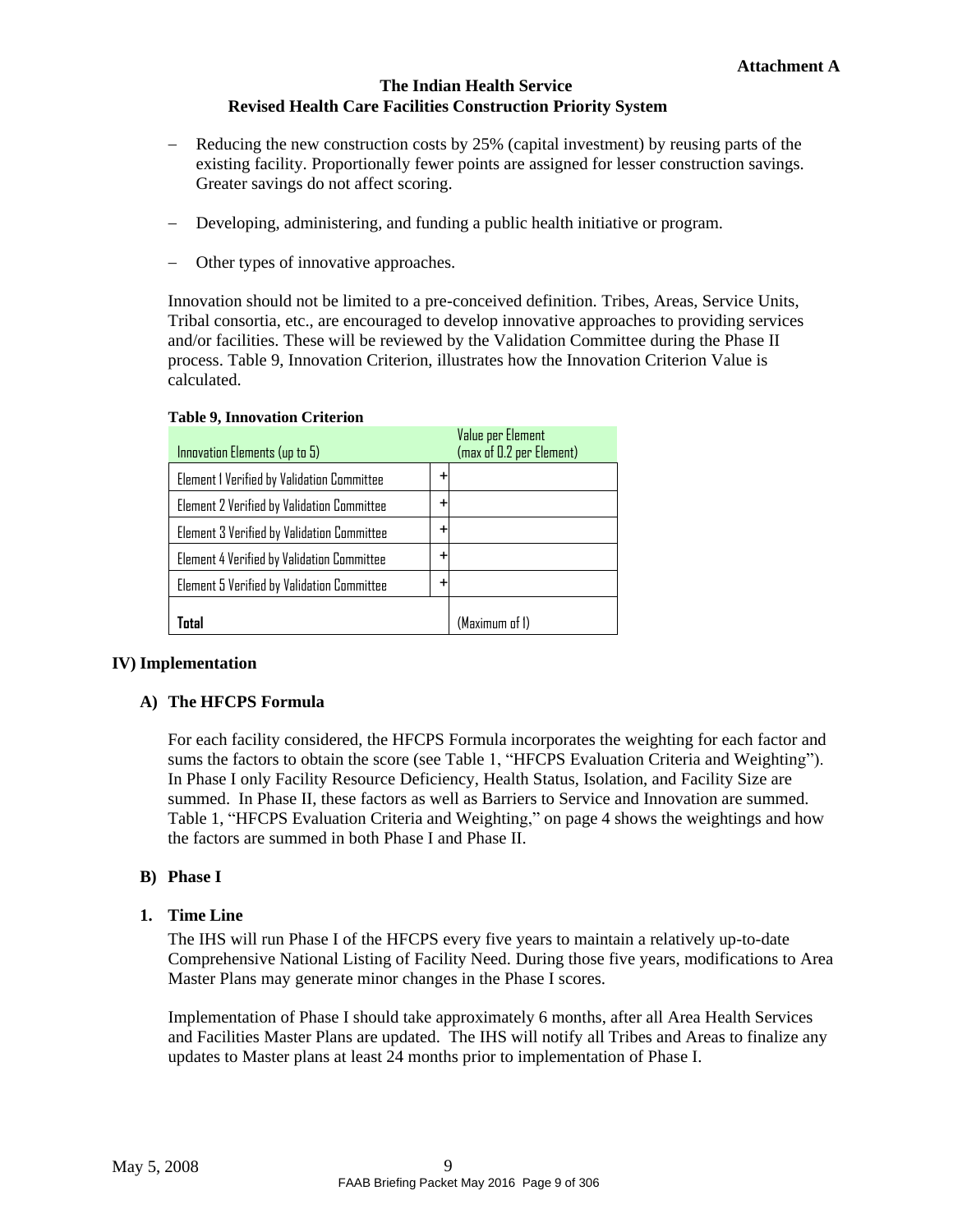#### <span id="page-12-0"></span>**2. Facilities Evaluated in Phase I**

During Phase I of the HFCPS, every facility identified on Area Health Services and Facilities Master Plans, including urban program facilities, are reviewed and ranked according to the Phase I evaluation criteria. Urban facilities are ranked on a separate list and are not forwarded to Phase II of any facilities construction program. The listing of Urban Program facilities need is provided to the IHS Urban Program for use in the budget process.

#### <span id="page-12-1"></span>**3. Data Used**

The data required for completion of Phase I are:

- User population from the IHS National Patient Information Reporting System;
- Existing facility size, age, and condition from the IHS Facility Data System;
- The following indicators from the FDI:
- The Birth Disparities Indicator,
- The FDI Percent of the population over 55 years old,
- The Composite Poverty Indicator, and
- The Disease Disparity Indicator; and
- The distance from the proposed facility to the nearest emergency room.

#### <span id="page-12-2"></span>**4. Validation**

Phase I data would not be validated by a headquarters review; however, the data used would be obtained from existing IHS databases or would be verified by qualified professionals under contract to or hired by the tribe, e.g., certified professional engineers, architects, etc. Data used during Phase I would be included in a database available for public viewing and assessment.

### <span id="page-12-3"></span>**5. Application of Data**

For Phase I, the IHS Headquarters Staff uses an internet based database to apply the data to the HFCPS formula shown on page [4 i](#page-6-2)n [Table 1](#page-6-2), ["HFCPS Evaluation Criteria and Weighting," u](#page-6-2)sing weighting factors in the column headed "Phase I Criteria Weighting." The "Innovation" and "Access-to-Care" criterion are not evaluated during Phase I.

The way data are applied for each facility would be viewable on the public internet data base.

#### <span id="page-12-4"></span>**6. Scoring**

Every facility reviewed during Phase I is ranked on the Comprehensive National Listing of Facility Need according to the Phase I scoring. They are then categorized according to type of facility as identified in the Area Master Plans (see [Table 10, Facilities Categories\).](#page-13-4) This categorization may be different than the type of facility that is finally planned and constructed, but will serve to assist in making decisions about which facilities are placed in Phase II for specific programs.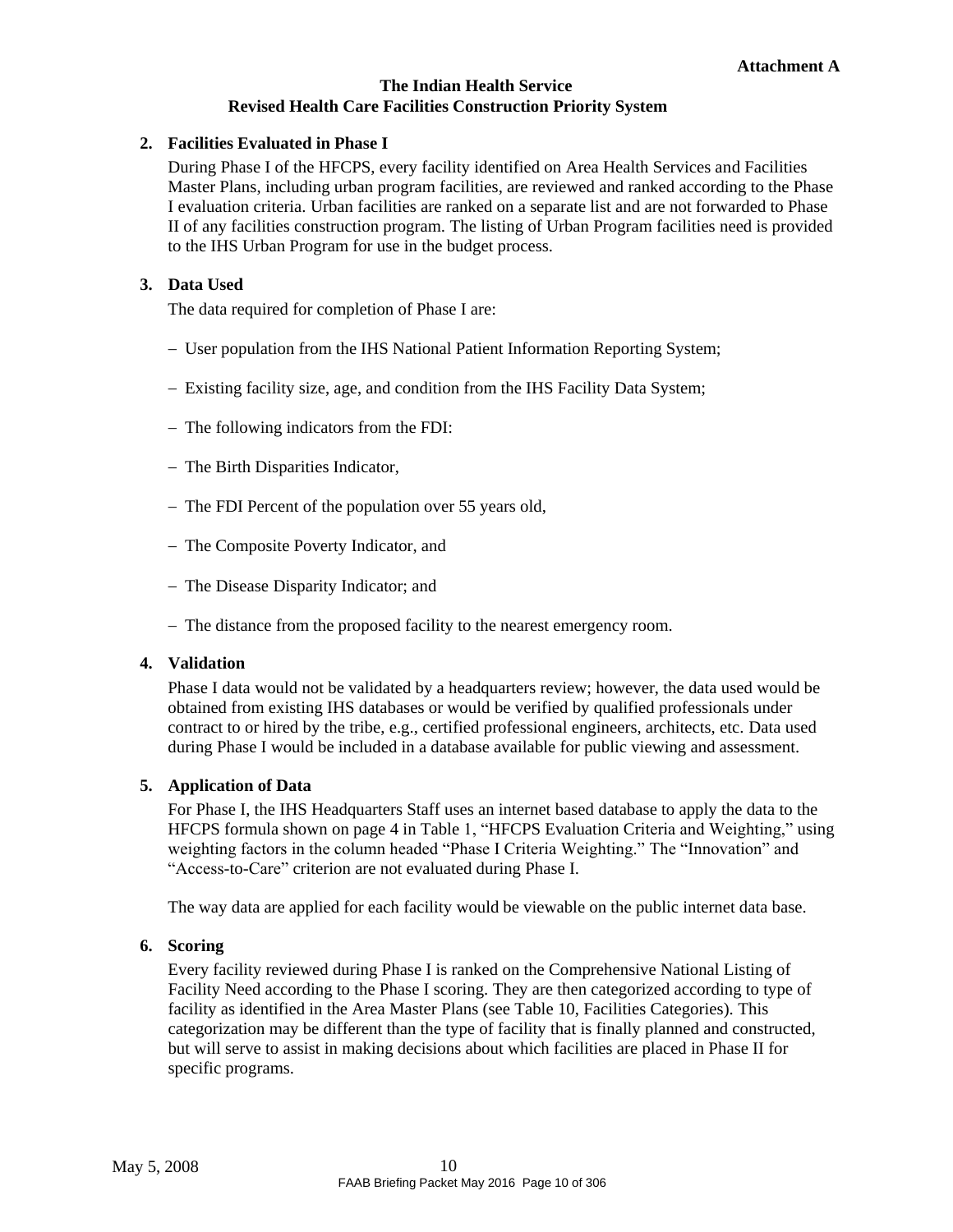<span id="page-13-4"></span>

| able To, Pacificies Categories                                                                                                                                                                                |                             |                                                                                                                                                                                                                                                                                                                                                                                                                      |                                                                                                                                                                                                                                                                                                                                                       |
|---------------------------------------------------------------------------------------------------------------------------------------------------------------------------------------------------------------|-----------------------------|----------------------------------------------------------------------------------------------------------------------------------------------------------------------------------------------------------------------------------------------------------------------------------------------------------------------------------------------------------------------------------------------------------------------|-------------------------------------------------------------------------------------------------------------------------------------------------------------------------------------------------------------------------------------------------------------------------------------------------------------------------------------------------------|
| Following Phase I scoring, all<br>facilities are placed in an                                                                                                                                                 | Category                    | Category<br>Abbreviation                                                                                                                                                                                                                                                                                                                                                                                             | <b>Description</b>                                                                                                                                                                                                                                                                                                                                    |
| initial category by type of<br>Comprehensive<br>facility. Each facility category<br><b>Health Care</b><br>is then [describe how] further<br>Center<br>evaluated during the selection<br>process for Phase II. | Category A                  | An ambulatory care facility operating a minimum of 40 hours per<br>week, staffed with a basic health team offering services for acute<br>and chronic ambulatory problems and which may act as a referral<br>center to other levels (higher acuity and specialty) of care. A<br>Comprehensive Health Care Center could include an alternative<br>rural hospital for purposes of the IHS construction priority system. |                                                                                                                                                                                                                                                                                                                                                       |
| Comprehensive<br>Category B<br><b>Inpatient Facility</b>                                                                                                                                                      |                             |                                                                                                                                                                                                                                                                                                                                                                                                                      | A facility providing inpatient services, ambulatory care, and a range<br>of inpatient and ambulatory specialty care. The facility must meet<br>$H.S$ average daily patient load (ADPL) $\geq 15$ policy and usually<br>provides general surgery and full service OB/GYN. Patients for<br>these facilities are routinely referred from Health Centers. |
|                                                                                                                                                                                                               | Small Health<br>Care Clinic | Category C                                                                                                                                                                                                                                                                                                                                                                                                           | An ambulatory care facility designed to serve populations less than<br>$132\P$                                                                                                                                                                                                                                                                        |
|                                                                                                                                                                                                               | Other                       | Other                                                                                                                                                                                                                                                                                                                                                                                                                | Facilities other than those described above, e.g. Youth Regional<br>Treatment Centers, Dental Units, etc.                                                                                                                                                                                                                                             |

#### **Table 10, Facilities Categories**

#### <span id="page-13-0"></span>**7. Uses of Scoring**

The Phase I scoring would be used by all funded healthcare facilities construction programs to identify facilities for review in Phase II. These programs include the line-item program authorized under Section 301 of the IHCIA, Public Law (P.L) 93-437, the Small Ambulatory Program, authorized under Section 316, the Joint Venture Program authorized under Section 818, etc. These will also be used within each Area to identify the projects for the ["Area Distribution](#page-15-2) [Program"](#page-15-2) described on page [13.](#page-15-2)

### <span id="page-13-1"></span>**C) Phase II**

### <span id="page-13-2"></span>**1. Time Line**

The IHS anticipates running Phase II of the HFCPS every year to assure a dynamic list of high priority projects for each facilities construction program. However, given the fluctuation in funding for programs, there may not be a need to add projects to the list every year. In a year when appropriated funding is less than anticipated for a program, the IHS may not implement Phase II so that a large backlog of unfunded projects do not "clog" the process.

Application of Phase II, which includes development and finalization of a PJD for each project, should take approximately 1 year.

#### <span id="page-13-3"></span>**2. Facilities Evaluated in Phase II**

Each of the congressionally authorized facilities construction programs has different requirements. To ensure that the requirements of each are addressed, Phase II would be implemented and applied slightly differently for each. Although the basic formula will remain the same, other factors, identified in law and regulations, would be used to select projects for Phase II review.

The number and type of facilities evaluated in Phase II will depend on the program for which Phase II is being applied. For the budget line-item program authorized in Section 301 of the IHCIA, the facilities selected will depend primarily on the scoring in the Phase I ["Comprehensive](#page-17-1) [National](#page-17-1) Listing of Facility Need." However, because some types of facilities are funded more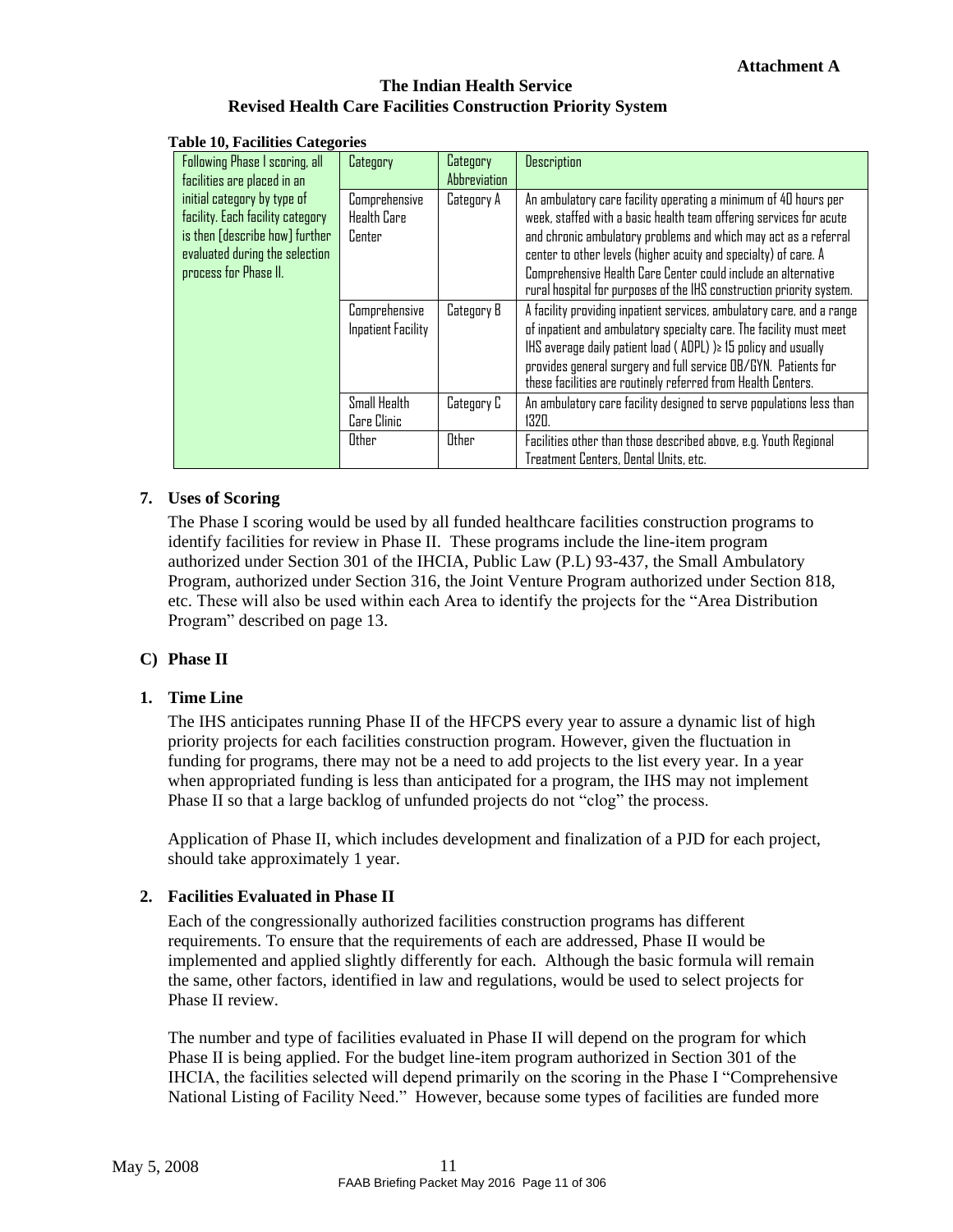quickly than others, selection may be limited to certain categories of facilities (see [Table 10](#page-13-4) ["Facilities Categories"\).](#page-13-4) The actual number of facilities selected for Phase II depends on the number of facilities already on the Priority List, on the cost to complete these projects, and on what is expected to be appropriated over the subsequent years.

Below is a summary of some of the Phase II selection criteria for other authorized programs:

- Before a facility may be considered in Phase II for the Small Ambulatory Program funding, it must meet specific ownership, size, and population criteria and must not be connected to a hospital. It should be noted that in the past, when funds are appropriated, the Congress has specified the amount that can be expended on each project;
- Before a facility may be considered in Phase II for the Joint Venture Program, a Tribe must show a capability and willingness to enter into an agreement with the IHS. Under the Joint Venture agreement the Tribe will acquire the facility and lease it, at no cost for 20 years, to the IHS; in return, the IHS will equip the facility and provide resources for its staffing and operation using the same allocation process as is used for facilities constructed under Section 301 of the IHCIA.
- Other authorized programs have never been funded by the Congress, but these, too, have requirements that may restrict selection for Phase II.

#### <span id="page-14-0"></span>**3. Data Used**

During Phase II, data from the approved PJD would be used. This data should be solidly based on the Phase I data but may be applied differently to reflect more accurately the situation and the expected service population. For example, to estimate the required space in Phase II, the IHS will use the more comprehensive Health System Planning Process (HSP) instead of the simpler formula used in Phase I. The HSP provides a more detailed and accurate analysis of a population than the space formula used in Phase I.

In addition, Phase II would incorporate two additional factors that are not part of Phase I:

- Innovation
- Barriers to Service

Tribes or service units with facilities evaluated in Phase II that wish to increase the score based on these two factors, would be asked to submit supporting documentation.

The Joint Venture, Small Ambulatory, and some other programs may require Tribes and service units to provide other, additional information during Phase II. These requirements are usually specified in authorizing and/or appropriations Law. In addition, IHS and HHS policies and regulations may require additional information that needs to be considered during Phase II.

#### <span id="page-14-1"></span>**4. Validation:**

Each PJD must be approved by the Director, Office of Environmental Health and Engineering, IHS, to ensure consistency with Master Plans and IHS planning guidelines. The HFCPS Validation Committee (see the Glossary page [I—16\) w](#page-18-0)ill review the documentation supporting Innovation and Barriers to Service proposals. The Validation Committee will also review any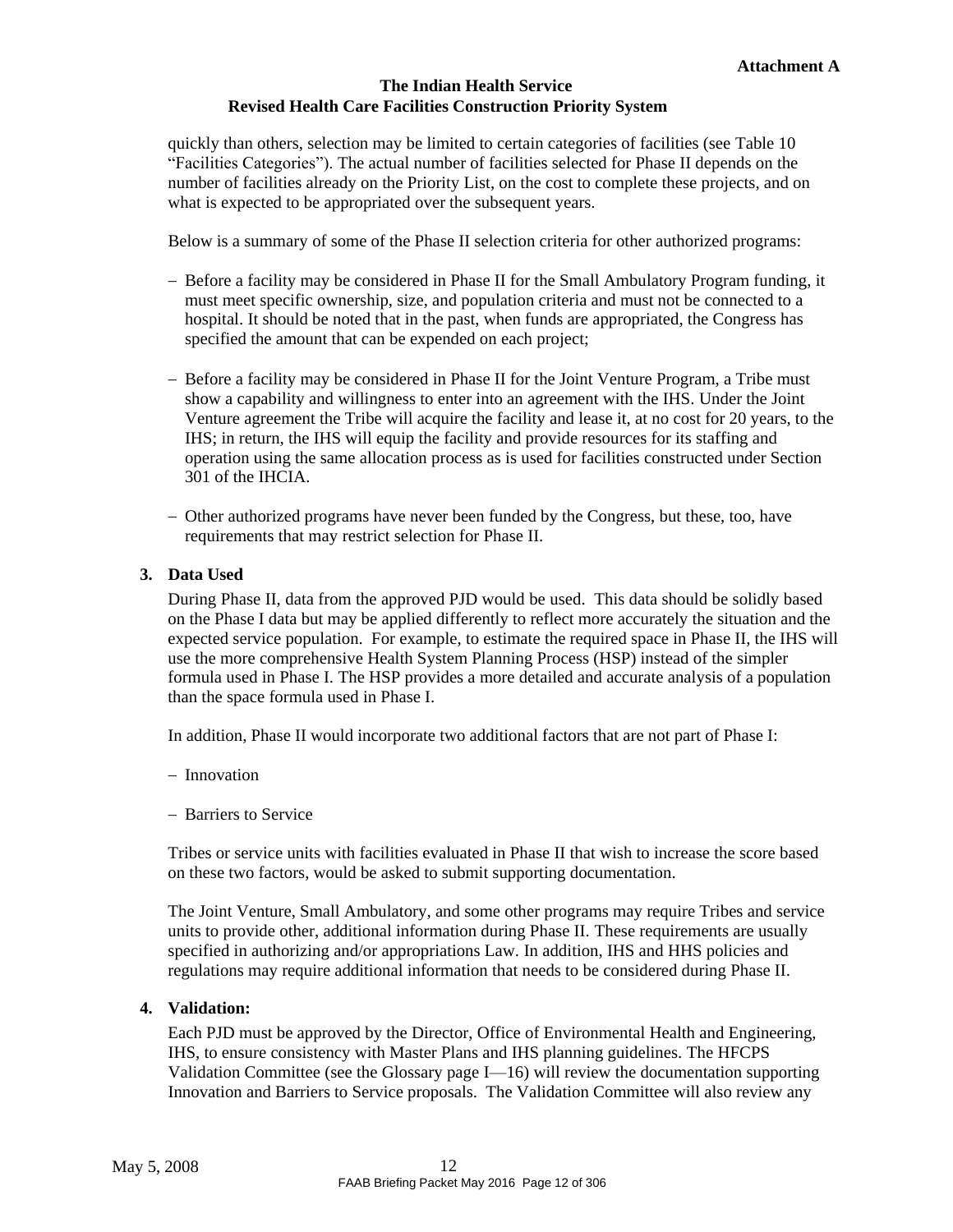Tribal facilities information that is not included in the FDS (i.e., existing space, facility condition, and facility age).

Facilities that do not have approved PJDs when the Validation Committee meets to review projects for Phase II would be removed from Phase II consideration at that time. They would remain on the [Comprehensive National Listing of Facility Need, a](#page-17-1)nd may be selected for subsequent Phase II review. These facilities could be bypassed for subsequent review, if there has not been sufficient progress on developing an approvable PJD. If this occurs, the next facility that has not been reviewed or that has made adequate progress in developing a PJD, would be selected for Phase II review.

Facilities with Phase II scores lower than their Phase I score following validation of the data may be removed from Phase II consideration. These facilities would be re-ranked on the ["Comprehensive National Listing of Facility Need"](#page-17-1) using the validated data. They may be considered for subsequent Phase II applications, based on their Phase II scores.

### <span id="page-15-0"></span>**5. Application of Data**

The IHS Headquarters Staff applies approved and validated data to the HFCPS formula shown on page [4 i](#page-6-2)n [Table 1](#page-6-2), "HFCPS [Evaluation Criteria and Weighting."](#page-6-2)

### <span id="page-15-1"></span>**6. Ranking in Phase II**

During Phase II, facilities under consideration are prioritized according to their scores and placed on the Priority List in rank order immediately following any facility already on the list.

### <span id="page-15-2"></span>**D) Area Distribution Program**

The Area Distribution Program provides a methodology for allocating funds to Area Offices to address the highest priority projects within the Area. It is initiated only if and when the Congress appropriates construction funds specifically for this purpose. These funds must be distributed to the highest priority Area Office facilities where the Area and Tribes agree that only limited new staffing is required. The reason for this is that, upon completion of Area Distribution Program projects, the IHS requests funding for 50[%](#page-15-3)<sup>9</sup> of the Resource Requirements Methodology (RRM) staffing for the facility at its opening. The Area Distribution Program funds would be allocated as follows:

In a given year, the Area Offices where the congressionally appropriated line-item amount in the Facilities Appropriation exceeds 20% of the total appropriations for facilities construction may not participate in the Area Distribution Program. For those Areas that receive 20% or less of the annual line-item facilities appropriation, the Area Distribution Program funds are initially calculated as follows:

<span id="page-15-3"></span><sup>&</sup>lt;sup>9</sup> In their recommendation to finalize the HFCPS, the IHS Facilities Appropriation Advisory Board (FAAB) recommended that staffing for Area Distribution Program, if and when it is implemented, should not exceed 50% of RRM at opening of the facility.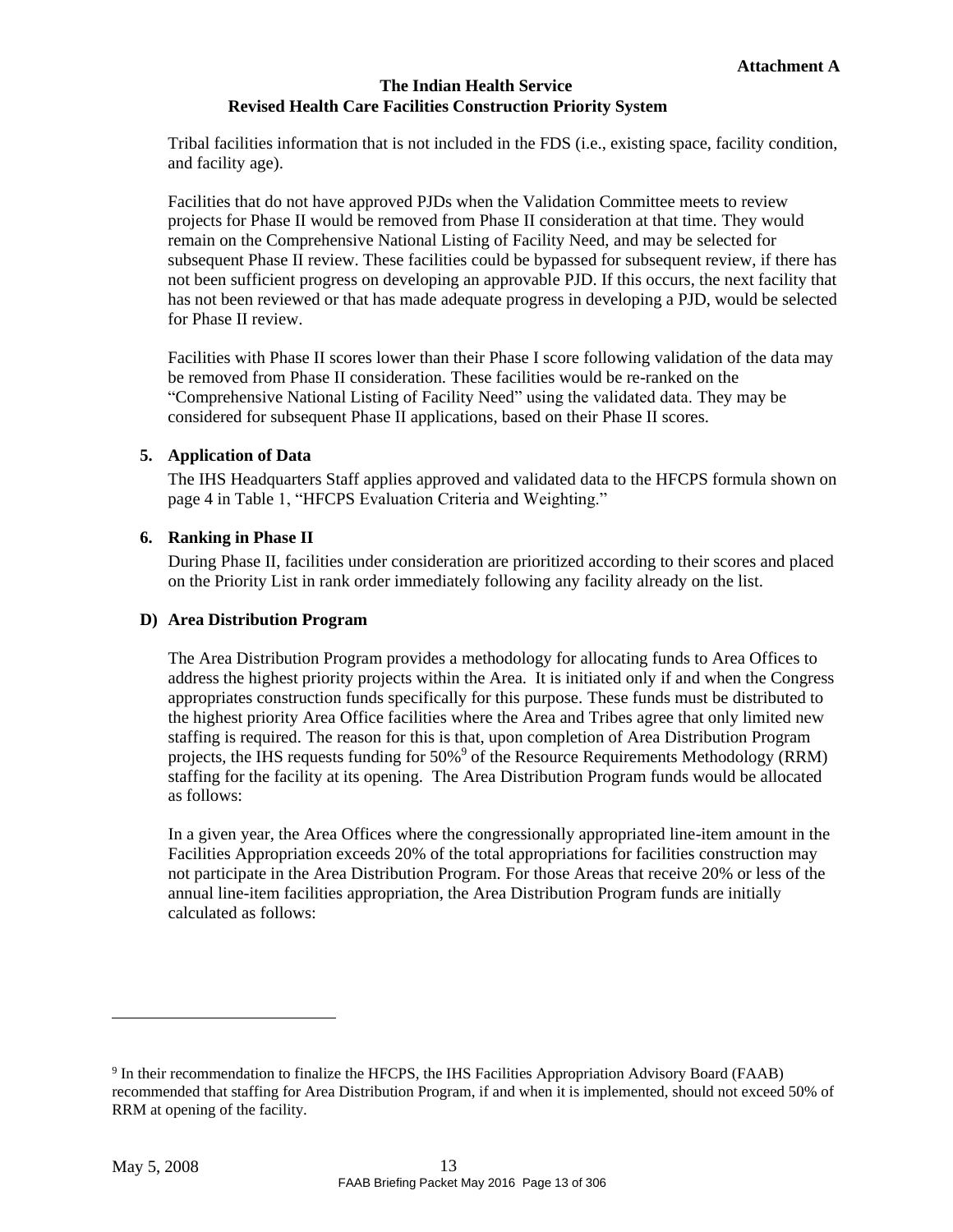#### **Table 11, Area Distribution Formula**

<span id="page-16-0"></span>

| Alle<br>Aros<br>acation | -<br>lota<br>Funds.<br>Uistribution<br>Aros |                                                                                                                                                   | <br>Avn<br>locality<br>Aros<br>Arps<br>User population<br>ractor<br>пп |
|-------------------------|---------------------------------------------|---------------------------------------------------------------------------------------------------------------------------------------------------|------------------------------------------------------------------------|
| appropriated<br>-       | $\mathbf{v}$                                | <br>participating<br>. Area s<br><b>bopulation</b><br>locality<br>. (Area User<br>Aros<br>. Avr<br>۱UIT<br><b>INE</b><br>Tactor<br>. <del>.</del> |                                                                        |

Actual allocation to the Areas would be based on the capability for completing the highest priority projects with the funding available. Area Distribution allocations are distributed, so that at least one Area can complete its highest priority project with the funds appropriated. If sufficient funds are appropriated to fund projects in two Areas, these Areas would receive their allocation. After an Area receives an Area Distribution allocation, it would not be eligible for another Area Distribution Allocation until the highest priority in all Areas had been addressed. This means that there may be some adjustment of allocations among Areas from year-to-year in order to ensure that projects are fully funded.

After a project is funded under the Area Distribution Program, it is re-scored and re-ranked in the Phase I HFCPS based on planned size and condition of the facility after completion of the project.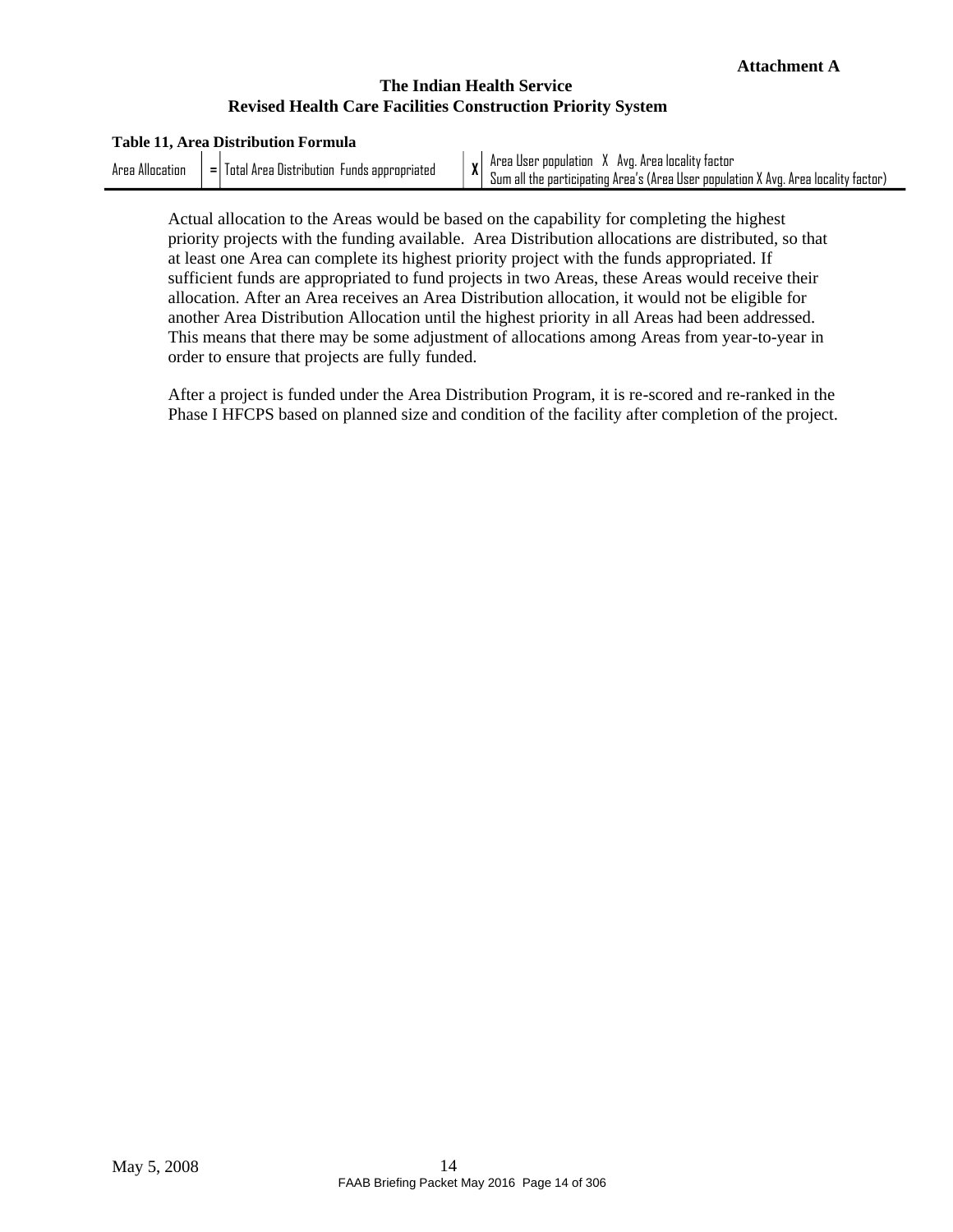*Appendix I. Glossary*

<span id="page-17-0"></span>**Area Distribution Program** – A program under which the Congress would appropriate funds to be allocated to IHS Area Offices using a pro-rata formula.

<span id="page-17-1"></span>**Comprehensive National Listing of Facility Need** – A listing of all IHS and Tribal health care facilities in which each facility is scored according to need. Each facility's score is developed during Phase I and is based on estimated space requirements and Master Planning data.

**FDI – Federal Health Benefits Plan Disparities Index** – An index used to allocate Indian Health Care Improvement funds that includes a health status indicator. The index is based on the relative difference between the federal employee's benefits package and the resources available for treatment of American Indians and Alaska Natives.

**FEDS – Facilities Engineering Deficiency System** – One segment of the Healthcare Facilities Data System (See HFDS) that defines facilities deficiency categories requiring repair or renovation and provides cost estimates.

**HFCPS (Healthcare Facilities Construction Priority System)** – The IHS process for evaluating and scoring the need for healthcare facilities to provide access to health services for American Indians and Alaska Natives.

**HFDS (Healthcare Facilities Data System)** – A database that contains real property and repair backlog information on all IHS and some Tribal facilities.

**HSP (Health Systems Planning Process)** – A software package designed to provide the documents necessary for the government or its representative to plan and acquire approval for a medical program and collate and communicate the necessary information to an Architect/ Engineer for the design of a facility.

**IHS Area** - One of the 12 regional administration units within the United States organized by the Indian Health Service to administer the various healthcare programs in partnership with the **Tribes** 

**NPIRS (National Patient Information Reporting System)** – The medical information system used by IHS to collect, store and disseminate all related medical data.

**PJD (Program Justification Document)** – A detailed planning document that describes the program and the general facility plan. It is developed by IHS and Tribal using the HSP as a tool.

**Priority List** – A list authorized in Section 301 of the Indian Health Care Improvement Act, that IHS uses to request funding from Congress

**PSA (Primary Service Area)** – A geographical area where residents of Indian communities receive medical care at a healthcare facility staffed by primary care providers. Outpatient facilities are located within reasonable travel distance from the communities.

**Required Space** – The space necessary to provide access to healthcare services for a given population.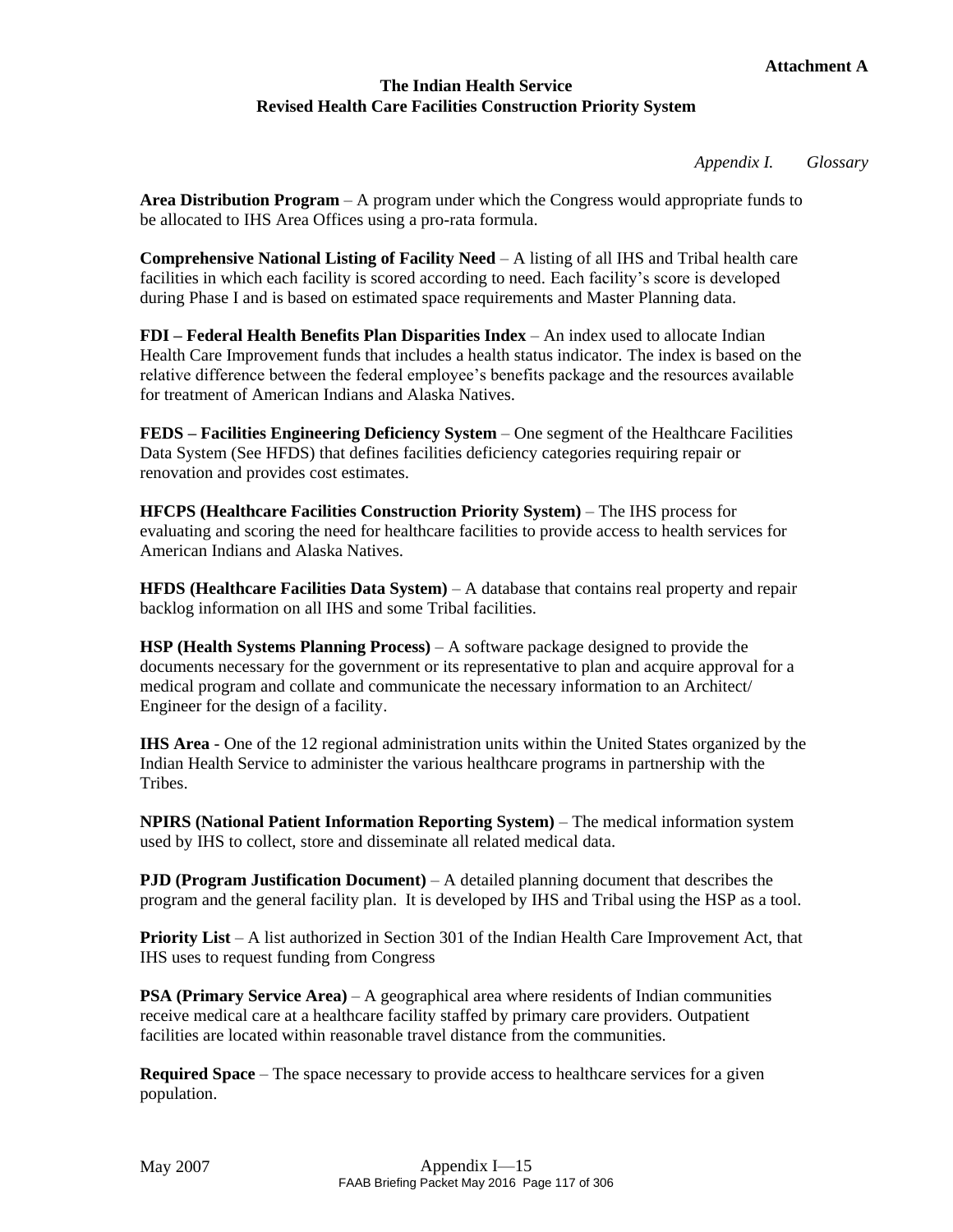# <span id="page-18-0"></span>**Validation Committee (Healthcare Facilities Validation Committee)** – The Healthcare

Facilities Validation Committee or Validation Committee is a standing committee consisting of seven individuals appointed by the Director of IHS. Membership may include but not be limited to IHS Headquarters and Area Offices, Tribal, and other health oriented professionals. Members would be asked to serve on the Validation Committee for at least 5 years initially, with no other limit on terms of service.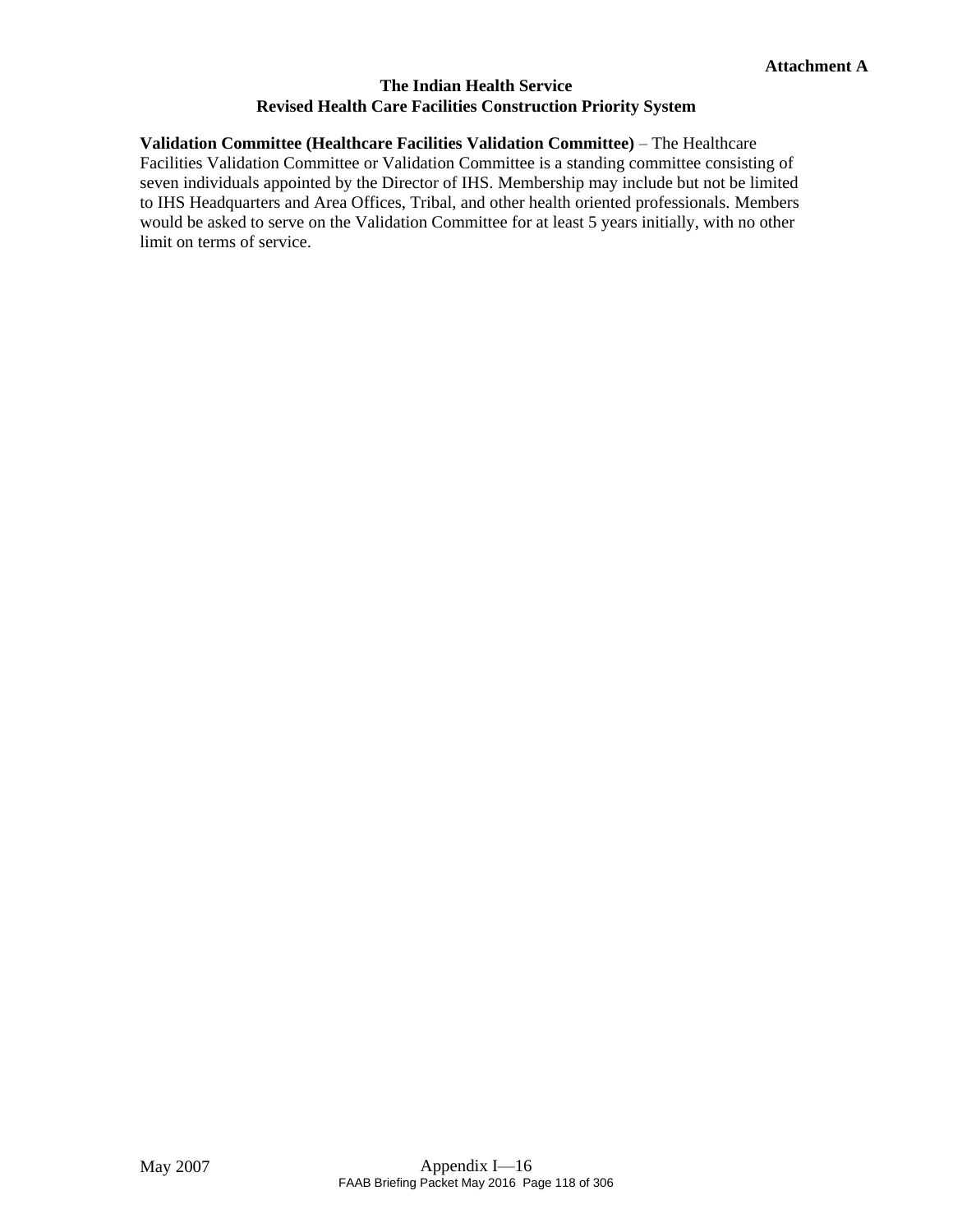*Appendix II. The Healthcare Facilities Construction Priority System Methodology*

| Table of Figures |  |
|------------------|--|
|                  |  |
|                  |  |
|                  |  |
|                  |  |
|                  |  |
|                  |  |
|                  |  |
|                  |  |
|                  |  |
|                  |  |
|                  |  |
|                  |  |
|                  |  |
|                  |  |
|                  |  |
|                  |  |

## **Overview**

This document describes the formula used in the HFCPS methodology. It provides a step by step review of the formula and includes look-up tables as shortcuts some of the calculations. The lookup tables will not always provide the most accurate score. They are developed using calculations from the HFCPS formula, but are not intended to reflect every situation exactly. There are likely to be slight differences between scores generated using the lookup tables and those that use the calculations on which the tables are based. The HFCPS formula would be implemented using an internet database, which would use the formula. Following each application of the HFCPS, the formula (including the data, calculations and results for each facility) would be posted on [www.dfpc.ihs.gov.](http://www.dfpc.ihs.gov/)

## **HFCPS Methodology Formula**

Each facility identified in a Services and Facilities Master Plan is evaluated in Phase I using [Figure](#page-20-0) [1](#page-20-0), ["Calculating the Phase](#page-20-0) I Score."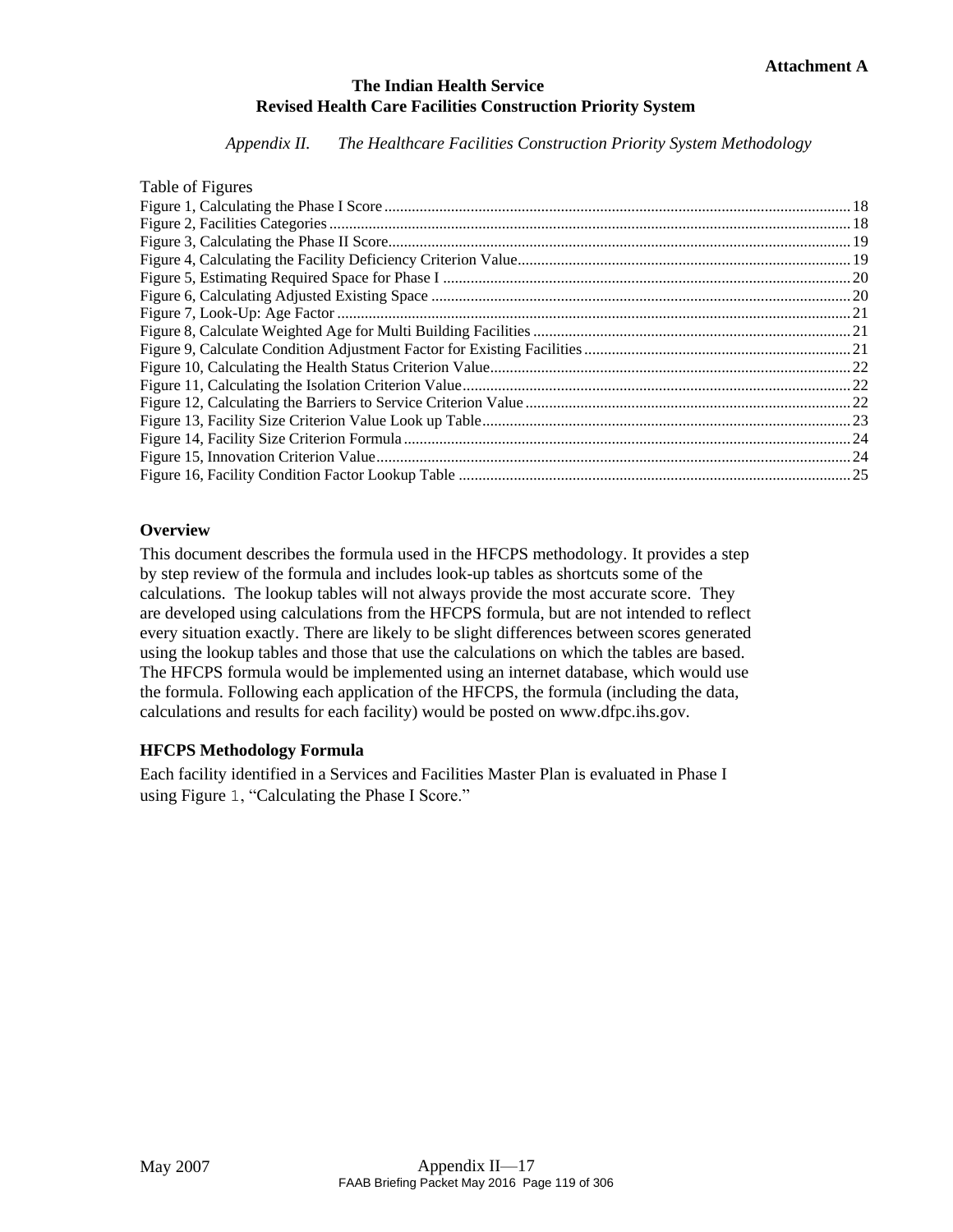### <span id="page-20-0"></span>**Figure 1, Calculating the Phase I Score**

| rance is calculating the Filase Fiscore<br>Enter the Facility Deficiency, Health Status,<br>Isolation, and Facility Size criterion values on<br>the appropriate line under the column headed                                                                                                                                                                                                                                                                                                                                                                                                                                                                                           | Line                                                                                                    | <b>Evaluation Criteria</b> | Evaluation<br>Criteria<br>Value |              | Criteria<br>Weighting |              | Score |
|----------------------------------------------------------------------------------------------------------------------------------------------------------------------------------------------------------------------------------------------------------------------------------------------------------------------------------------------------------------------------------------------------------------------------------------------------------------------------------------------------------------------------------------------------------------------------------------------------------------------------------------------------------------------------------------|---------------------------------------------------------------------------------------------------------|----------------------------|---------------------------------|--------------|-----------------------|--------------|-------|
| "Evaluation Criteria Value."                                                                                                                                                                                                                                                                                                                                                                                                                                                                                                                                                                                                                                                           | A                                                                                                       | <b>Facility Deficiency</b> |                                 | $\mathsf{X}$ | 400                   |              |       |
| Complete the calculation for lines A, B, C, and D.                                                                                                                                                                                                                                                                                                                                                                                                                                                                                                                                                                                                                                     | B                                                                                                       | <b>Health Status</b>       |                                 | X            | 200                   |              |       |
| as indicated. Enter each result on the                                                                                                                                                                                                                                                                                                                                                                                                                                                                                                                                                                                                                                                 | C                                                                                                       | <b>Isolation</b>           |                                 | X            | 100                   |              |       |
| appropriate line in the column headed Score.                                                                                                                                                                                                                                                                                                                                                                                                                                                                                                                                                                                                                                           | D                                                                                                       | <b>Facility Size</b>       |                                 | X            | 150                   |              |       |
| Add the scores for lines A, B, C, D and enter the<br>result in line E under Score.                                                                                                                                                                                                                                                                                                                                                                                                                                                                                                                                                                                                     | F<br><b>Phase   Total Score</b><br>The Total Score is the sum of the scores on lines A, B, C,<br>and D. |                            |                                 |              |                       | (850Maximum) |       |
| The Evaluation Criteria values used on this table can be determined as follows:                                                                                                                                                                                                                                                                                                                                                                                                                                                                                                                                                                                                        |                                                                                                         |                            |                                 |              |                       |              |       |
| For Line A see Figure 4, "Calculating the Facility Deficiency Criterion Value" Calculating this value is fairly complex and will also require the<br>use of Figure 5, "Estimating Required Space for Phase;" Figure 6, "Calculating Adjusted Existing Space;" Figure 7, "Look-Up: Age Factor;"<br>Figure 8, "Calculate Weighted Age for Multi Building Facilities;" and Figure 9, "Calculate Condition Adjustment Factor for Existing Facilities."<br>For Line B see Figure 10, "Calculating the Health Status Criterion Value."<br>For Line C see Figure II, "Calculating the Isolation Criterion Value."<br>For Line D see Figure 13, "Facility Size Criterion Value Look up Table." |                                                                                                         |                            |                                 |              |                       |              |       |

After scoring each facility in Phase I, they are placed in categories shown in [Figure](#page-20-1) [2](#page-20-1), ["Facilities Categories."](#page-20-1)

<span id="page-20-1"></span>

| Following Phase I scoring, all<br>facilities are placed in an                                              | Category                                      | Category<br>Abbreviation | <b>Description</b>                                                                                                                                                                                                                                                                                                                                                                                                   |
|------------------------------------------------------------------------------------------------------------|-----------------------------------------------|--------------------------|----------------------------------------------------------------------------------------------------------------------------------------------------------------------------------------------------------------------------------------------------------------------------------------------------------------------------------------------------------------------------------------------------------------------|
| initial category. This initial<br>placement is used as a part of<br>the selection process for<br>Phase II. | Comprehensive<br><b>Health Care</b><br>Center | Category A               | An ambulatory care facility operating a minimum of 40 hours per week,<br>staffed with a basic health team offering services for acute and chronic<br>ambulatory problems and which may act as a referral center to other<br>levels (higher acuity and specialty) of care. A Comprehensive Health Care<br>Center could include an alternative rural hospital for purposes of the IHS<br>construction priority system. |
|                                                                                                            | Comprehensive<br><b>Inpatient Facility</b>    | Category B               | A facility providing inpatient services, ambulatory care, and a range of<br>inpatient and ambulatory specialty care. The facility must meet IHS ADPL<br>$\ge$ 15 policy and usually provides general surgery and full service OB/GYN.<br>Patients for these facilities are routinely referred from Health Centers.                                                                                                   |
|                                                                                                            | Small Health<br>Care Clinic                   | Category C               | An ambulatory care facility designed to serve populations generating<br>4400 primary care provider visits or less.                                                                                                                                                                                                                                                                                                   |
|                                                                                                            | Other                                         | Other                    | Facilities other than those described above, e.g. Youth Regional Treatment<br>Centers, Dental Units, etc.                                                                                                                                                                                                                                                                                                            |

#### **Figure 2, Facilities Categories**

The highest scoring facilities identified in Phase I are selected for review for Phase II. [Figure](#page-21-0) [3](#page-21-0), ["Calculating the Phase II Score](#page-21-0)," is used during Phase II to prioritize these facilities.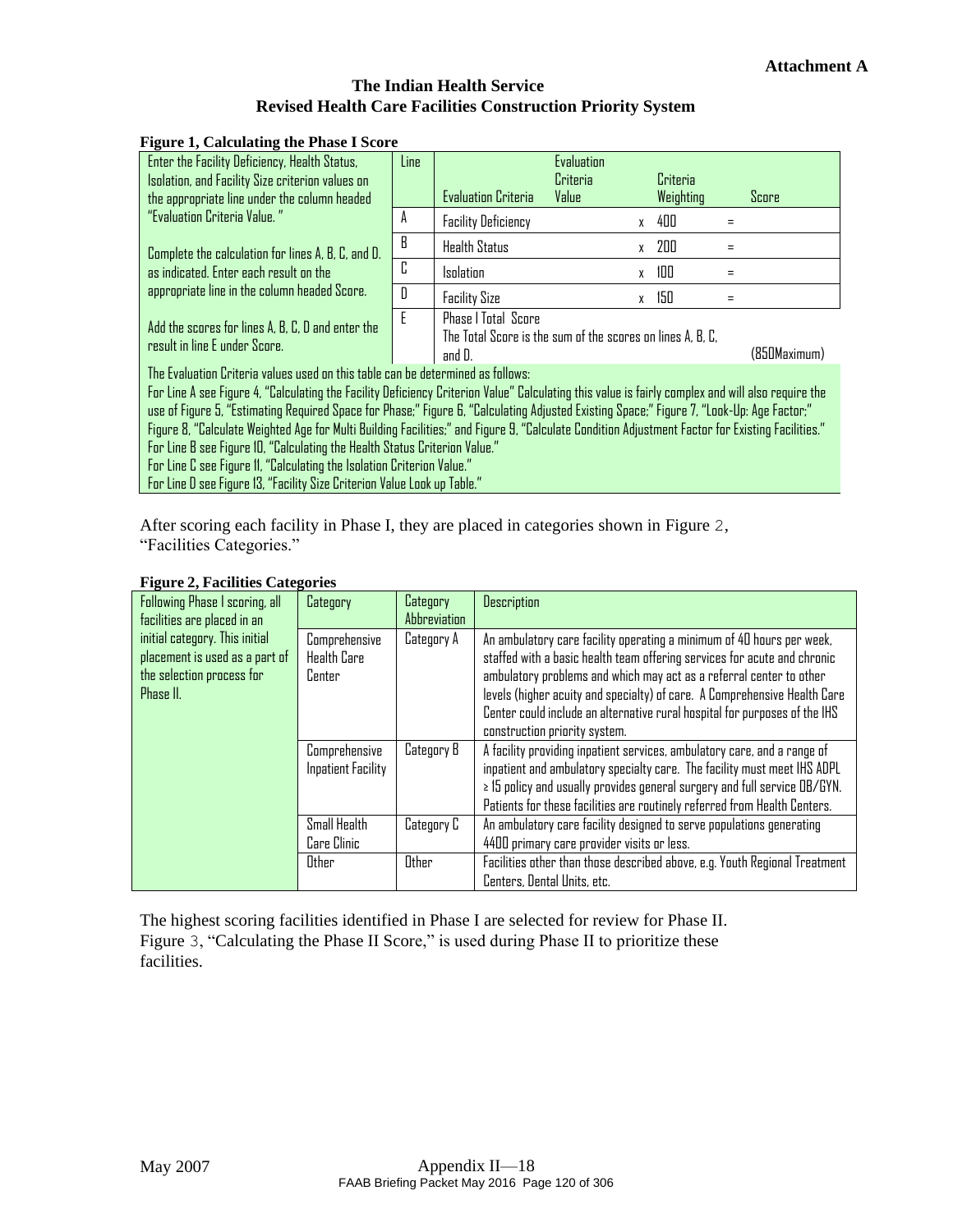<span id="page-21-0"></span>

| rigure 3, Calculating the Phase II Score                                                                                                             |      |                             |                        |                      |                    |  |  |
|------------------------------------------------------------------------------------------------------------------------------------------------------|------|-----------------------------|------------------------|----------------------|--------------------|--|--|
| Enter the Facility Deficiency, Health Status,<br>Isolation, Barriers to Service Facility Size                                                        |      | Evaluation                  | Evaluation<br>Criteria | Criteria<br>Weightin |                    |  |  |
| and Innovation criterion values in column                                                                                                            | Line | Criteria                    | Value                  | q                    | Score              |  |  |
| headed "Evaluation Criteria Value" for lines                                                                                                         |      | Facility                    |                        |                      |                    |  |  |
| A, B, C, D, E, and F respectively.                                                                                                                   | A    | Deficiency                  |                        | x 400                | $=$                |  |  |
|                                                                                                                                                      | B    | <b>Health Status</b>        |                        | x 200                | $=$                |  |  |
| Complete the calculation for lines A, B, C, D,<br>E, and F as indicated. Enter each result on<br>the appropriate line in the column headed<br>Score. | C    | <b>Isolation</b>            | X                      | 100                  | Ξ                  |  |  |
|                                                                                                                                                      | D    | Barriers to                 |                        |                      |                    |  |  |
|                                                                                                                                                      |      | Service                     |                        | x 50                 | $=$                |  |  |
|                                                                                                                                                      | E    | <b>Facility Size</b>        |                        | 150<br>$\mathsf{X}$  | $=$                |  |  |
| Add the scores for lines A, B, C, D, E, and F                                                                                                        | F    | Innovation                  | X                      | 100                  | $=$                |  |  |
| and enter the result in line G under Score.                                                                                                          | G.   | <b>Phase II Total Score</b> |                        |                      |                    |  |  |
|                                                                                                                                                      |      |                             |                        |                      | (1000)<br>Maximum) |  |  |
| The Evaluation Criteria values used on this table can be determined as follows:                                                                      |      |                             |                        |                      |                    |  |  |
| For Line A see Figure 4, "Calculating the Facility Deficiency Criterion Value" Calculating this value is fairly complex and will                     |      |                             |                        |                      |                    |  |  |
| also require the use of Figure 6, "Calculating Adjusted Existing Space;" Figure 7, "Look-Up: Age Factor;" Figure 8, "Calculate                       |      |                             |                        |                      |                    |  |  |
| Weighted Age for Multi Building Facilities;" and Figure 9, "Calculate Condition Adjustment Factor for Existing Facilities." In                       |      |                             |                        |                      |                    |  |  |
| addition, the required space in the approved Program Justification Document will be needed.                                                          |      |                             |                        |                      |                    |  |  |
| For Line B see Figure 10, "Calculating the Health Status Criterion Value."                                                                           |      |                             |                        |                      |                    |  |  |
| For Line C see Figure 11, "Calculating the Isolation Criterion Value."                                                                               |      |                             |                        |                      |                    |  |  |
| For Line D see Figure 12, "Calculating the Barriers to Service Criterion Value."                                                                     |      |                             |                        |                      |                    |  |  |

For Line E see [Figure13,](#page-25-0) "Facility [Size CriterionValue](#page-25-0) Lookup Table."

For line F see[Figure15](#page-26-1), "[Innovation](#page-26-1) CriterionValue"

## **Facility Deficiency Criterion Calculations**

## **Figure 4, Calculating the Facility Deficiency Criterion Value**

<span id="page-21-1"></span>

| Treate a calculating the Facility Deficiency Criterion Value |                            |                                      |  |
|--------------------------------------------------------------|----------------------------|--------------------------------------|--|
| During Phase I, Required Space is estimated using            | <b>Facility Deficiency</b> | <b>Facilities Deficiency Formula</b> |  |
| Figure 5, "Estimating Required Space for Phase I."           |                            | Adjusted Existing Space              |  |
| During Phase II Required Space is estimated using the        |                            | $=$ 1<br><b>Required Space</b>       |  |
| Health System Planning Process (HSP) with no                 |                            |                                      |  |
| deviations. During both phases, Figure 6, "Calculating       |                            |                                      |  |
| Adjusted Existing Space" is used to obtain values for        |                            |                                      |  |
| Adjusted Existing Space.                                     |                            |                                      |  |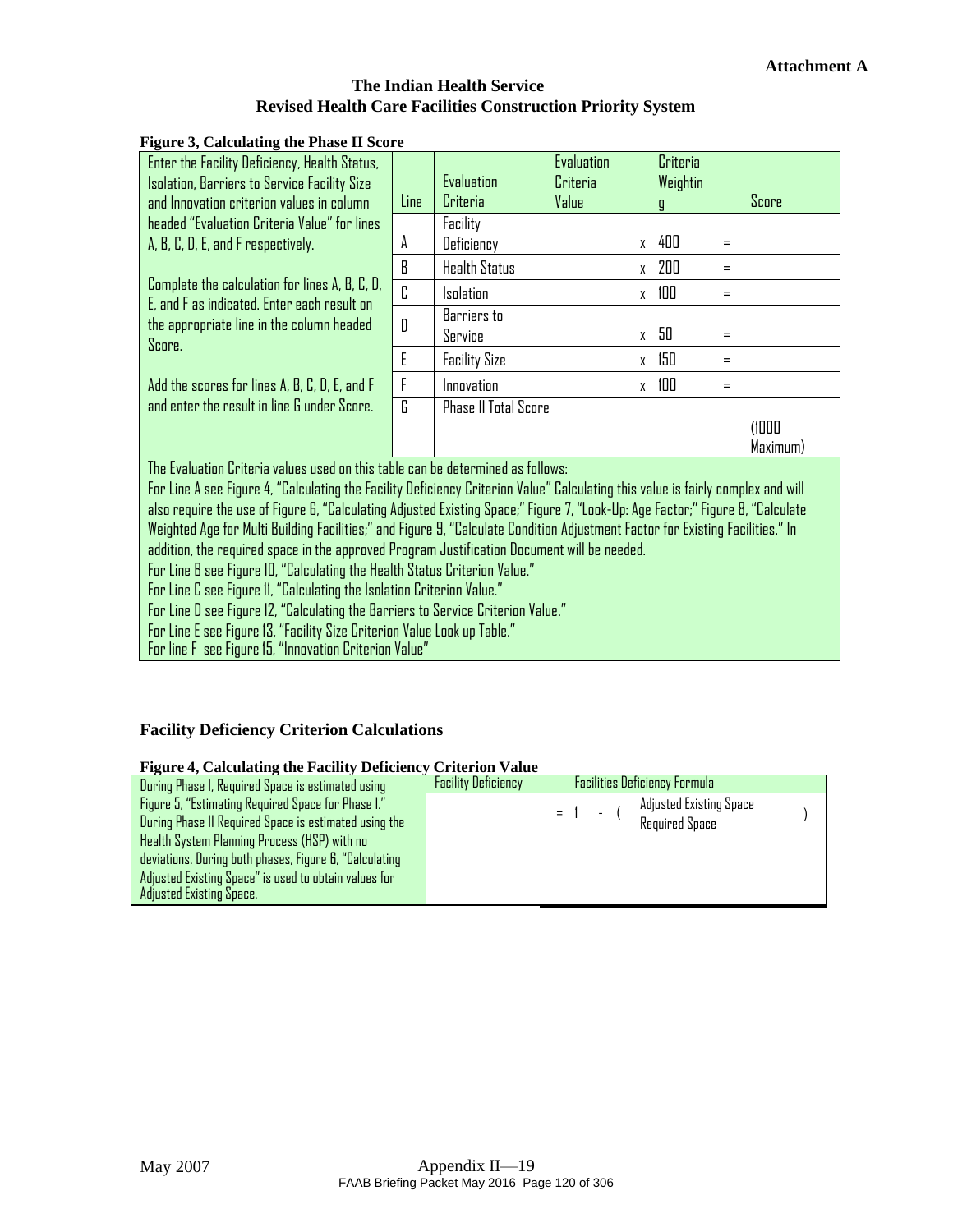#### **Figure 5, Estimating Required Space for Phase I**

<span id="page-22-0"></span>

| <b><i>Outpatient:</i></b> During Phase I the estimated size for any outpatient facility | Line |              |                                        |                     |
|-----------------------------------------------------------------------------------------|------|--------------|----------------------------------------|---------------------|
| will be at least $200m^2$ , with and additional . $8m^2$ per user population. The       | A    |              | IHS Average Space per User             | $0.8 \text{ m}^2$   |
| IHS user population for a facility is the IHS User Population obtained                  |      |              | Population                             |                     |
| from the IHS National Patient Information Reporting System.                             | R    | $\mathsf{X}$ | <b>User Population</b>                 |                     |
| Enter the IHS user population for the facility on line B.                               |      |              | <b>User Population Space</b>           |                     |
| Multiply Line A (0.8 m2) times Line B and enter the result on line C.                   |      | $+$          | <b>Base Facility Size</b>              | 200 m <sup>2</sup>  |
| Add line D (200 m2) to line C and enter the result on line E.                           |      |              | <b>Estimated Required Space for an</b> |                     |
|                                                                                         |      |              | outpatient facility                    |                     |
| <b>Inpatient:</b> During Phase I the estimated size for any inpatient facility          | Line |              |                                        |                     |
| will be at least 5 $500m^2$ , with and additional $3.5m^2$ per annual inpatient         |      |              | IHS Average Space per ID               | $3.5 \, \text{m}^2$ |
| bed days (ID). The estimated space for the outpatient component of an                   | G.   | $\mathsf{X}$ | ID                                     |                     |
| inpatient facility has been included as part of the calculations F-J. The               |      |              | <b>IDL</b> Space                       |                     |
| IHS ABD for a facility is the ID obtained from the IHS National Patient                 |      |              | <b>Base Facility Size</b>              | 5500 m <sup>2</sup> |
| Information Reporting System.                                                           |      |              | <b>Estimated Required Space for an</b> |                     |
| Enter the IHS ID for the facility on line G.                                            |      |              | inpatient facility                     |                     |
| Multiply Line F (3.5 m2) times Line G and enter the result on line H.                   |      |              |                                        |                     |
| Add line I (5 500 m2) to line G and enter the result on line J.                         |      |              |                                        |                     |

#### **Figure 6, Calculating Adjusted Existing Space**

<span id="page-22-1"></span>

| If there is no existing facility, enter Das the Adjusted Existing Space on                                                                                                                                                                                                                                                                                                                                                       | Line |           |                                |  |
|----------------------------------------------------------------------------------------------------------------------------------------------------------------------------------------------------------------------------------------------------------------------------------------------------------------------------------------------------------------------------------------------------------------------------------|------|-----------|--------------------------------|--|
| Line E.                                                                                                                                                                                                                                                                                                                                                                                                                          | А    |           | Age Adjustment Factor          |  |
| If there is an existing facility:                                                                                                                                                                                                                                                                                                                                                                                                | B    | $\ddot{}$ | <b>Condition Adjustment</b>    |  |
| • Refer to Figure 7, "Look-Up: Age Factor" and Figure 8, "Calculate                                                                                                                                                                                                                                                                                                                                                              |      |           | Factor                         |  |
| Weighted Age for Multi Building Facilities," to obtain the Age                                                                                                                                                                                                                                                                                                                                                                   | C    | $=$       | Space Adjustment Factor        |  |
| Adjustment Factor for Line A,                                                                                                                                                                                                                                                                                                                                                                                                    | n    | ٠         |                                |  |
| • Refer to Figure 9, "Calculate Condition Adjustment Factor for                                                                                                                                                                                                                                                                                                                                                                  |      | $=$       | Space adjustment               |  |
| Existing Facilities" to obtain the Condition Adjustment Factor for line                                                                                                                                                                                                                                                                                                                                                          |      | *         | <b>Existing Space</b>          |  |
| В.<br>• Add lines A and B. If the result is 1 or less, enter the result in line C. If the<br>result is greater than 1, enter 1 on line C.<br>$\bullet$ Enter I on line D.<br>$\bullet$ Subtract Line D from Line C and enter the result on line E<br>• Enter the Existing Space on Line F. Existing space is obtained from the IHS<br>FDS data base or, for Tribal facilities, is the documented gross size in<br>square meters. | G    | $=$       |                                |  |
| • Multiply line E times Line F and enter the result on line G.                                                                                                                                                                                                                                                                                                                                                                   |      |           | <b>Adjusted Existing Space</b> |  |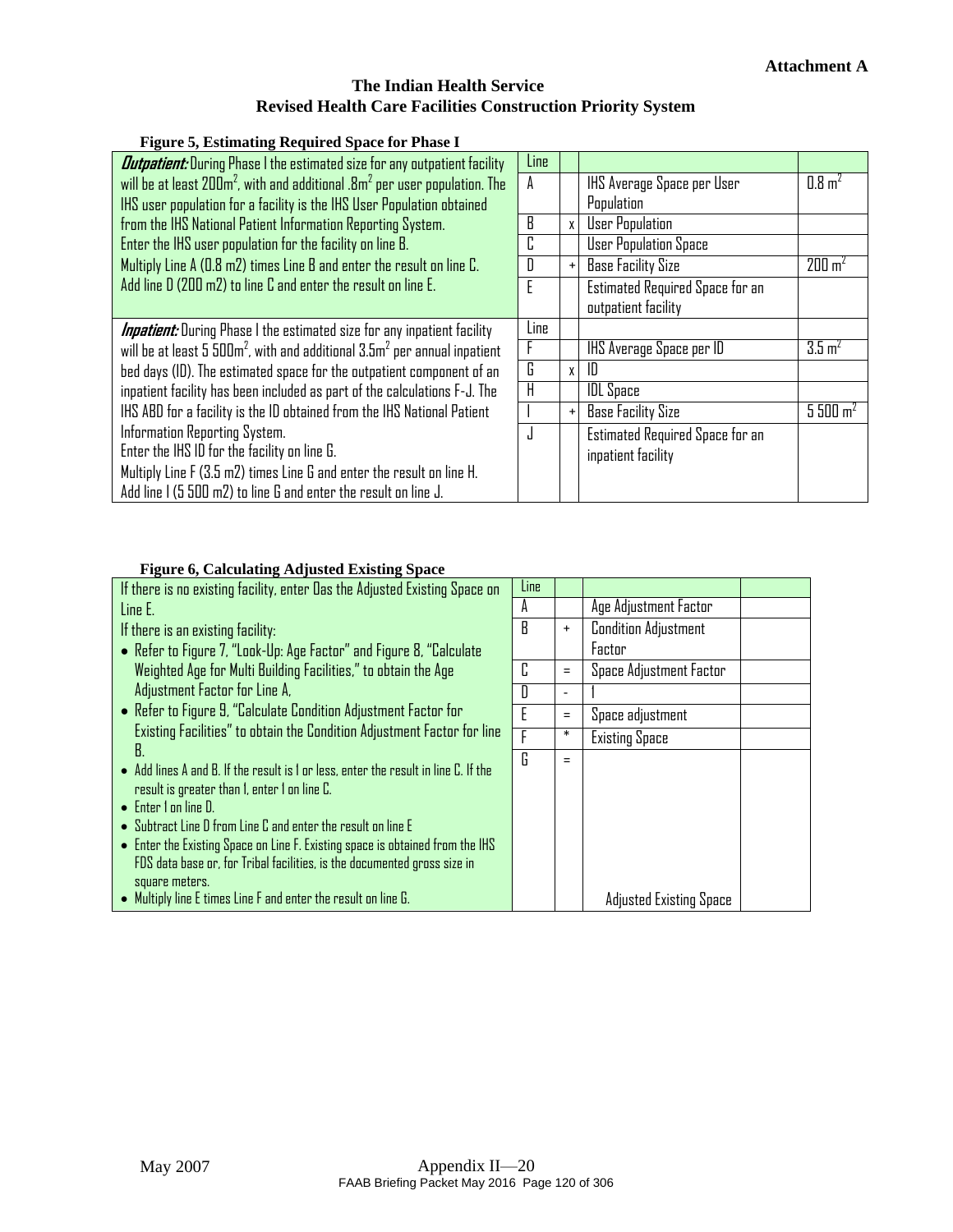|  | <b>Figure 7, Look-Up: Age Factor</b> |
|--|--------------------------------------|
|  |                                      |

<span id="page-23-0"></span>

| If the facility consists of only one building use the age of that building to obtain the Age Factor<br>using the lookup table to the right. | Weighted<br><b>Facility Age</b> | Age<br>Factor |
|---------------------------------------------------------------------------------------------------------------------------------------------|---------------------------------|---------------|
|                                                                                                                                             | $0-10$ years                    |               |
| If the facility consists of multiple buildings, obtain the Weighted Facility Age from Figure 8,                                             | 11-50 years                     | 0.0125        |
| "Calculate Weighted Age for Multi Building Facilities," and use that value in the                                                           | 51 or more                      |               |
| look up table to determine the Age Factor.                                                                                                  | vears                           |               |

#### **Figure 8, Calculate Weighted Age for Multi Building Facilities**

<span id="page-23-1"></span>

| The weighted age of a facility consisting of only one building is | Building                                |   | Facility |   | Building |          | Weighted            |
|-------------------------------------------------------------------|-----------------------------------------|---|----------|---|----------|----------|---------------------|
| the age of that building. The weighted age of a facility with     | Size                                    |   | Size     |   | Age      |          | <b>Building Age</b> |
| multiple buildings is calculated using this table as follows:     |                                         | ÷ |          | X |          | $\equiv$ |                     |
| Calculate the weighted age of each building by dividing its size  |                                         | ÷ |          | X |          | $=$      |                     |
| by the total size of the facility then multiplying that value     |                                         | ÷ |          | X |          | $\equiv$ |                     |
| times the building age. Use a separate sheet for additional       |                                         | ÷ |          | X |          | $=$      |                     |
| buildings.                                                        |                                         | ÷ |          | X |          | $\equiv$ |                     |
| Sum the Weighted Building Age of all the buildings to obtain      |                                         | ÷ |          | X |          | $=$      |                     |
| the Weighted Facility Age.                                        |                                         | ÷ |          | X |          | $=$      |                     |
| Information for this table may be obtained from the FEDS data     |                                         |   |          |   |          |          |                     |
| base or, for facilities not participating in FEDS, from           | Weighted Facility Age = Sum of Weighted |   |          |   |          |          |                     |
| documentation.                                                    | <b>Building Age</b>                     |   |          |   |          |          |                     |

#### **Figure 9, Calculate Condition Adjustment Factor for Existing Facilities**

<span id="page-23-2"></span>

| To determine the Facility Condition Adjustment Factor:                | Line                    |                                         | Table A, Applicable FEDS Codes and Categories |   |             |  |
|-----------------------------------------------------------------------|-------------------------|-----------------------------------------|-----------------------------------------------|---|-------------|--|
| • Enter the cost to correct each FEDS deficiency listed in            |                         | <b>FEDS</b>                             | <b>FEDS Category</b>                          |   | <b>Cost</b> |  |
| columns A through K. For facilities not participating in              |                         | Code                                    |                                               |   |             |  |
| the FEDS, use the documented cost to repair any                       | A                       | 7                                       | Life Safety Compliance                        |   |             |  |
| deficiencies that meet the definitions of the FEDS                    | B                       | 3                                       | General Safety                                |   |             |  |
| Categories listed.                                                    | C                       | 4                                       | <b>Environmental Compliance</b>               |   |             |  |
| Add lines A through K and enter the result in line L.<br>$\bullet$    | D                       | 7                                       | Handicapped Compliance                        |   |             |  |
| Enter the Existing Facility size (unadjusted) on Line M.<br>$\bullet$ | E                       | 8                                       | <b>Energy Conservation</b>                    |   |             |  |
| • Divide line L by line M and enter the result on line N.             | F                       | 10                                      | Architectural Maintenance and Repair          |   |             |  |
| • Enter the Cost to replace on Line O. Obtain from the                | G                       | 11                                      | Structural Maintenance and Repair             |   |             |  |
| IHS Budget Cost Estimating System.                                    | H                       | 12<br>Mechanical Maintenance and Repair |                                               |   |             |  |
| • Divide Line N by Line D and enter the result on line P.             |                         | 13                                      | <b>Electrical Maintenance and Repair</b>      |   |             |  |
| If the Condition Adjustment Factor (line P) is greater than           | J                       | 14                                      | Utilities Maintenance and Repair              |   |             |  |
| .75, then change it to 1, otherwise use the value                     | K                       | 17                                      | Roof Maintenance and Repair                   |   |             |  |
| calculated.                                                           |                         |                                         | <b>Total FEDS Deficiency</b>                  |   |             |  |
|                                                                       | M                       |                                         | <b>Existing Facility Size</b>                 | ÷ |             |  |
|                                                                       | N                       |                                         | Cost per $m2$ to Repair                       |   |             |  |
|                                                                       | $\overline{\mathbb{I}}$ | Cost per $m2$ to Replace                |                                               | ÷ |             |  |
|                                                                       | P                       | <b>Condition Adjustment Factor</b>      |                                               |   |             |  |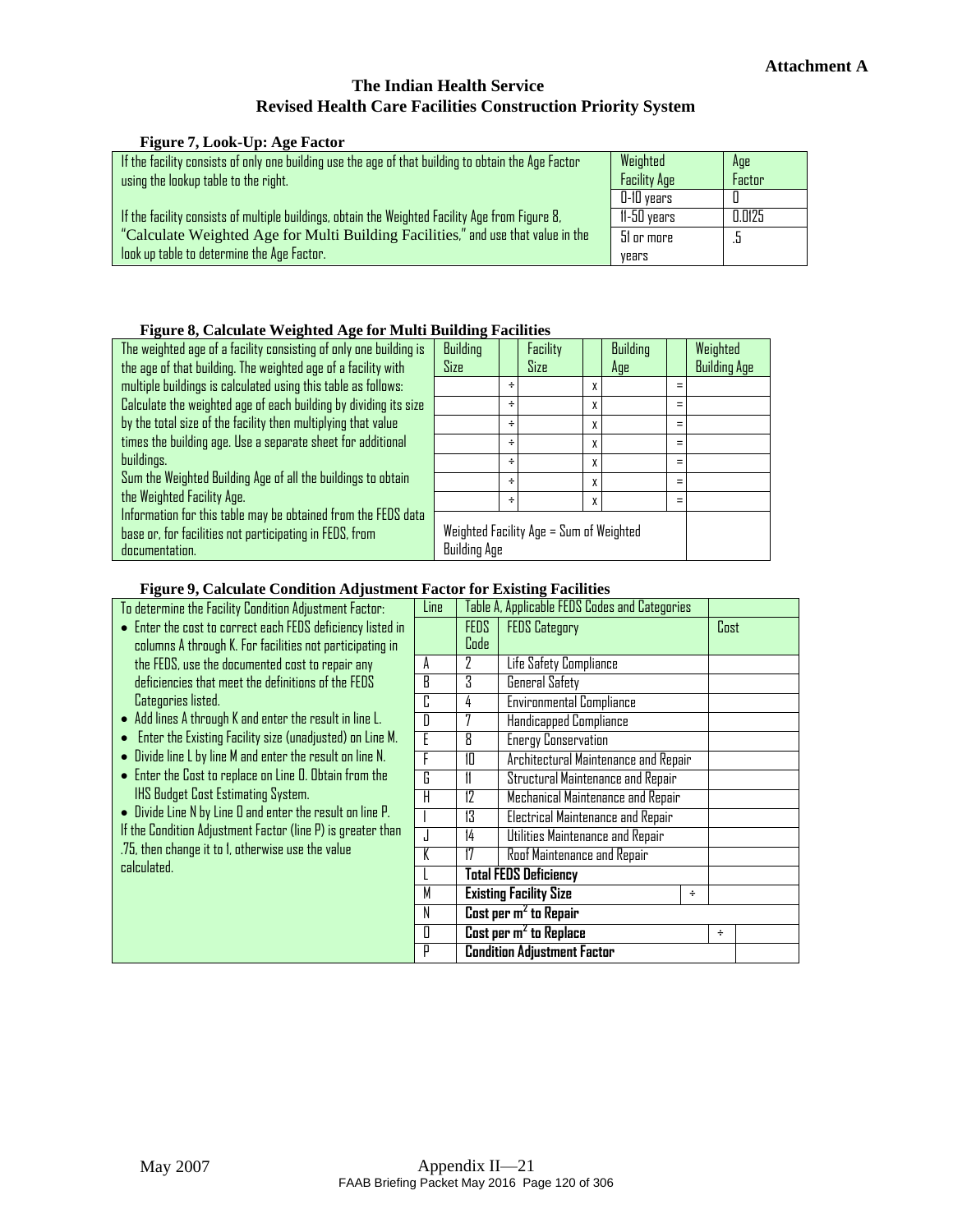#### **Health Status Criterion Calculations**

#### **Figure 10, Calculating the Health Status Criterion Value**

<span id="page-24-0"></span>

| The Health Status Criterion is the 1/4 the sum of<br>the following four indices from the Federal | Line | Health Status Indicators from<br>the FDI | Index<br>Value |   |     |   | <b>Health Status</b><br>Value |
|--------------------------------------------------------------------------------------------------|------|------------------------------------------|----------------|---|-----|---|-------------------------------|
| <b>Employees Health Benefits Disparities Index (FDI)</b>                                         | A    | <b>Birth Disparities Index</b>           |                |   | .25 | = |                               |
|                                                                                                  | R    | Percent of Population over 55            |                | X | .25 | Ξ |                               |
| <b>Birth Disparities,</b>                                                                        | Г.   | <b>Composite Poverty Index</b>           |                | X | .25 | Ξ |                               |
| Percent of Population 55 or                                                                      | Ŋ    | Disease Disparities Index                |                | X | .25 | Ξ |                               |
| older, Composite Poverty Index,                                                                  |      |                                          |                |   |     |   |                               |
| and Disease Disparities Index.                                                                   |      |                                          |                |   |     |   |                               |
| Calculate the Health Status Criterion by                                                         | F    | <b>Health Status Criterion</b>           |                |   |     |   |                               |
| <b>Entering the FDI value for each indicator in lines</b>                                        |      |                                          |                |   |     |   | Maximum                       |
| A, B, C, and D.                                                                                  |      |                                          |                |   |     |   | $value = 1$                   |
| $\bullet$ Complete the calculations on lines A, B, C, and D.                                     |      |                                          |                |   |     |   |                               |
| • Sum health status Column, rows A, B, C, and                                                    |      |                                          |                |   |     |   |                               |
| D. Enter the result in line E                                                                    |      |                                          |                |   |     |   |                               |

### **Isolation Criterion Calculations**

#### **Figure 11, Calculating the Isolation Criterion Value**

<span id="page-24-1"></span>

| The isolation of a<br>population is | If the facility is:                                     |                  |     |                                         |   | <b>Isolation</b><br>Value |
|-------------------------------------|---------------------------------------------------------|------------------|-----|-----------------------------------------|---|---------------------------|
| indicated by the                    | Less than 40 Km from an ER                              | <b>Isolation</b> | $=$ |                                         | Ξ |                           |
| average distance                    | 40-89 Km from an ER                                     | <b>Isolation</b> | $=$ | Km to Alternatives $\div$ 90 Kilometers | Ξ |                           |
| most people need to                 | 90 or more Km from an ER                                | <b>Isolation</b> | $=$ |                                         | Ξ |                           |
| travel for<br>healthcareservices.   | Not on a road connecting to<br>Federal or state highway | <b>Isolation</b> | Ξ   |                                         | Ξ |                           |

#### **Figure 12, Calculating the Barriers to Service Criterion Value**

<span id="page-24-2"></span>

| If the barriers to service are documented<br>and the documentation is validated by the | <b>If the Validation Committee:</b> |                     | Barriers To<br><b>Service Value</b> |  |  |
|----------------------------------------------------------------------------------------|-------------------------------------|---------------------|-------------------------------------|--|--|
| Validation Committee, the value is 1,                                                  | Does not Verify Barriers to Service | Barriers to Service | $=$                                 |  |  |
| ntherwise it is $\Pi$ .                                                                | Does Verify Barriers to Service     | Barriers to Service | $=$                                 |  |  |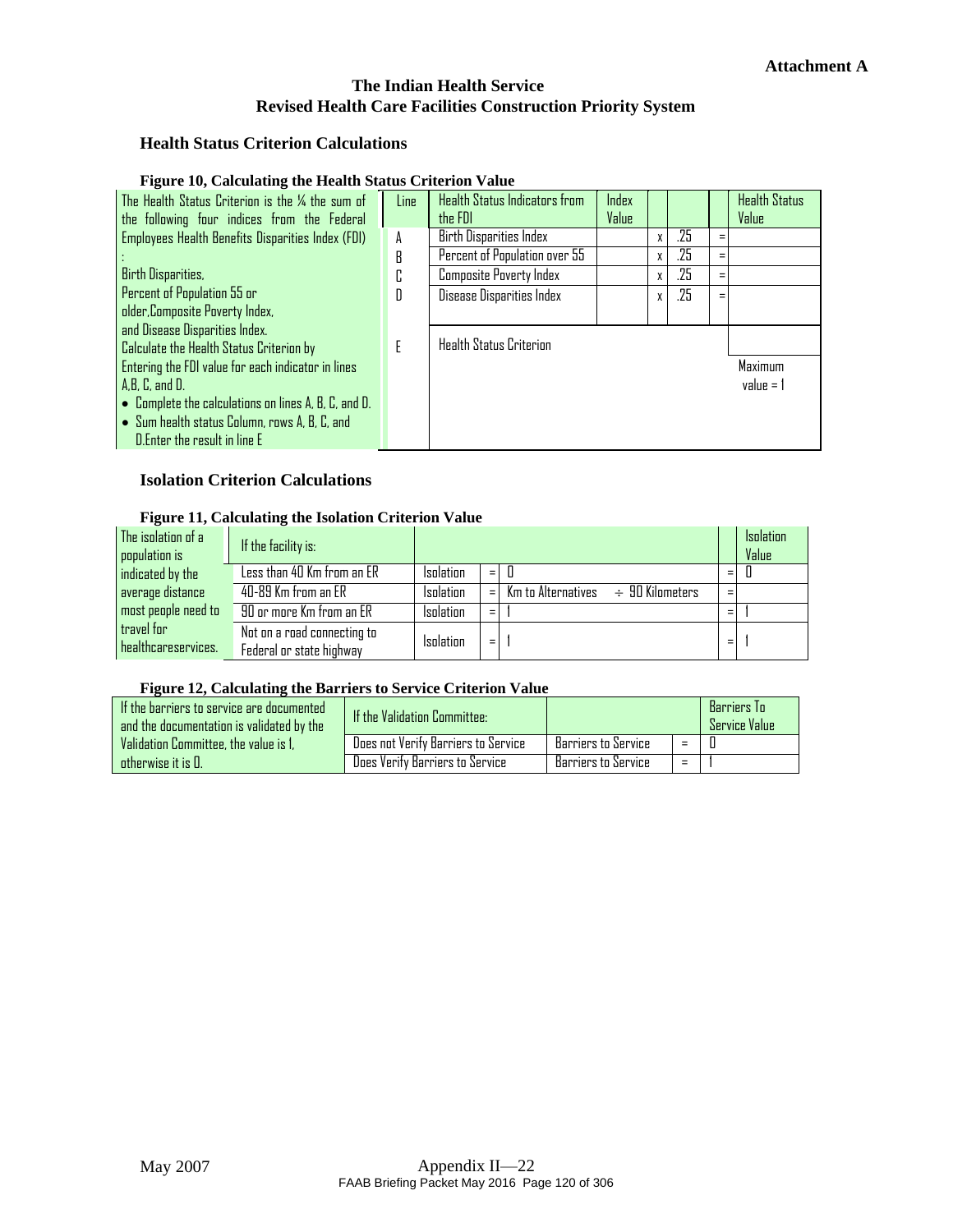# **Facility Size Criterion Calculations**

<span id="page-25-0"></span>

|                                |    |       | <b>Figure 13, Facility Size Criterion Value Look up Table</b>                                                                               |                                |    |               |                                                                                             |                                |    |        |                   |
|--------------------------------|----|-------|---------------------------------------------------------------------------------------------------------------------------------------------|--------------------------------|----|---------------|---------------------------------------------------------------------------------------------|--------------------------------|----|--------|-------------------|
|                                |    |       | The Facility Size criterion increases the overall score. It is designed so smaller facilities benefit more than large facilities. The look- |                                |    |               |                                                                                             |                                |    |        |                   |
|                                |    |       | up table below provides a general estimate the factor used to increase the score.                                                           |                                |    |               |                                                                                             |                                |    |        |                   |
| <b>Facility Required Space</b> |    |       | Facility                                                                                                                                    | <b>Facility Required Space</b> |    |               | Facility                                                                                    | <b>Facility Required Space</b> |    |        | Facility          |
| In Square Meters $(m2)$        |    |       | Size Value                                                                                                                                  | In Square Meters $(m2)$        |    |               | Size Value                                                                                  | In Square Meters $(m2)$        |    |        | <b>Size Value</b> |
| Up to 1 200                    |    |       |                                                                                                                                             |                                |    |               |                                                                                             |                                |    |        |                   |
| 1201                           | to | 1600  | 0.976                                                                                                                                       | <b>9 601</b>                   | to | 10000         | 0.541                                                                                       | 18 001                         | to | 18 400 | 0.345             |
| 1601                           | to | 2000  | 0.952                                                                                                                                       | 10 001                         | to | 10 400        | 0.524                                                                                       | 18 401                         | to | 18 800 | 0.340             |
| 2 DD1                          | to | 2 400 | 0.928                                                                                                                                       | 10 401                         | to | 10 800        | 0.507                                                                                       | 18 801                         | to | 19 200 | 0.335             |
| 2 401                          | to | 2800  | 0.904                                                                                                                                       | 10 801                         | to | 11 200        | 0.489                                                                                       | 19 201                         | to | 19 600 | 0.329             |
| 2 801                          | to | 3 200 | 0.880                                                                                                                                       | 11201                          | to | <b>11 GOO</b> | 0.472                                                                                       | <b>19 601</b>                  | to | 20 000 | 0.324             |
| 3 201                          | to | 3600  | 0.856                                                                                                                                       | <b>11 GD1</b>                  | to | 12 000        | 0.455                                                                                       | 20 001                         | to | 20 400 | 0.318             |
| 3 GD1                          | to | 4000  | 0.832                                                                                                                                       | 12 001                         | to | 12 400        | 0.438                                                                                       | 20 401                         | to | 20 800 | 0.313             |
| 4 DD1                          | to | 4 400 | 0.808                                                                                                                                       | 12 401                         | to | 12 800        | 0.421                                                                                       | 20 801                         | to | 21 200 | 0.308             |
| 4 401                          | to | 4800  | 0.784                                                                                                                                       | 12 801                         | to | 13 200        | 0.416                                                                                       | 21 201                         | to | 21 600 | 0.302             |
| 4 801                          | to | 5 200 | 0.760                                                                                                                                       | 13 201                         | to | 13 600        | 0.410                                                                                       | <b>21 601</b>                  | to | 22 000 | 0.297             |
| 5 201                          | to | 5600  | 0.736                                                                                                                                       | 13 601                         | to | 14 000        | 0.405                                                                                       | 22 OOI                         | to | 22 400 | 0.291             |
| 5 601                          | to | 6 000 | 0.712                                                                                                                                       | 14 OO1                         | to | 14 400        | 0.399                                                                                       | 22 401                         | to | 22 800 | 0.286             |
| 6 001                          | to | 6 400 | 0.695                                                                                                                                       | 14 401                         | to | 14 800        | 0.394                                                                                       | 22 801                         | to | 23 200 | 0.281             |
| <b>G</b> 401                   | to | 6 800 | 0.678                                                                                                                                       | 14 801                         | to | 15 200        | 0.389                                                                                       | 23 201                         | to | 23 600 | 0.275             |
| 6 801                          | to | 7 200 | 0.661                                                                                                                                       | 15 201                         | to | 15 600        | 0.383                                                                                       | <b>23 601</b>                  | to | 24 000 | 0.270             |
| 7201                           | to | 7600  | 0.644                                                                                                                                       | 15 601                         | to | 16 000        | 0.378                                                                                       | 24 001                         | to | 24 400 | 0.264             |
| <b>7 601</b>                   | to | 8000  | 0.626                                                                                                                                       | <b>16 DD1</b>                  | to | 16 400        | 0.372                                                                                       | 24 401                         | to | 24 800 | 0.259             |
| 8 001                          | to | 8 400 | 0.609                                                                                                                                       | <b>16 401</b>                  | to | 16 800        | 0.367                                                                                       | 24 801                         | to | 25 200 | 0.254             |
| 8 401                          | to | 8 800 | 0.592                                                                                                                                       | 16 801                         | to | 17 200        | 0.362                                                                                       | 25 201                         | to | 25 600 | 0.248             |
| 8 801                          | to | 9 200 | 0.575                                                                                                                                       | 17 201                         | to | 17 600        | 0.356                                                                                       | 25 601                         | to | 26 000 | 0.243             |
| 9 201                          | to | 9600  | 0.558                                                                                                                                       | <b>17 601</b>                  | to | 18 000        | 0.351                                                                                       | 26 001                         | to | 26 400 | 0.237             |
| <b>6 801 or more</b>           |    |       |                                                                                                                                             |                                |    |               | Calculated using the same formula used for this table. See Table 8, Facility Size Criterion |                                |    |        |                   |

**Figure 13, Facility Size Criterion Value Look up Table**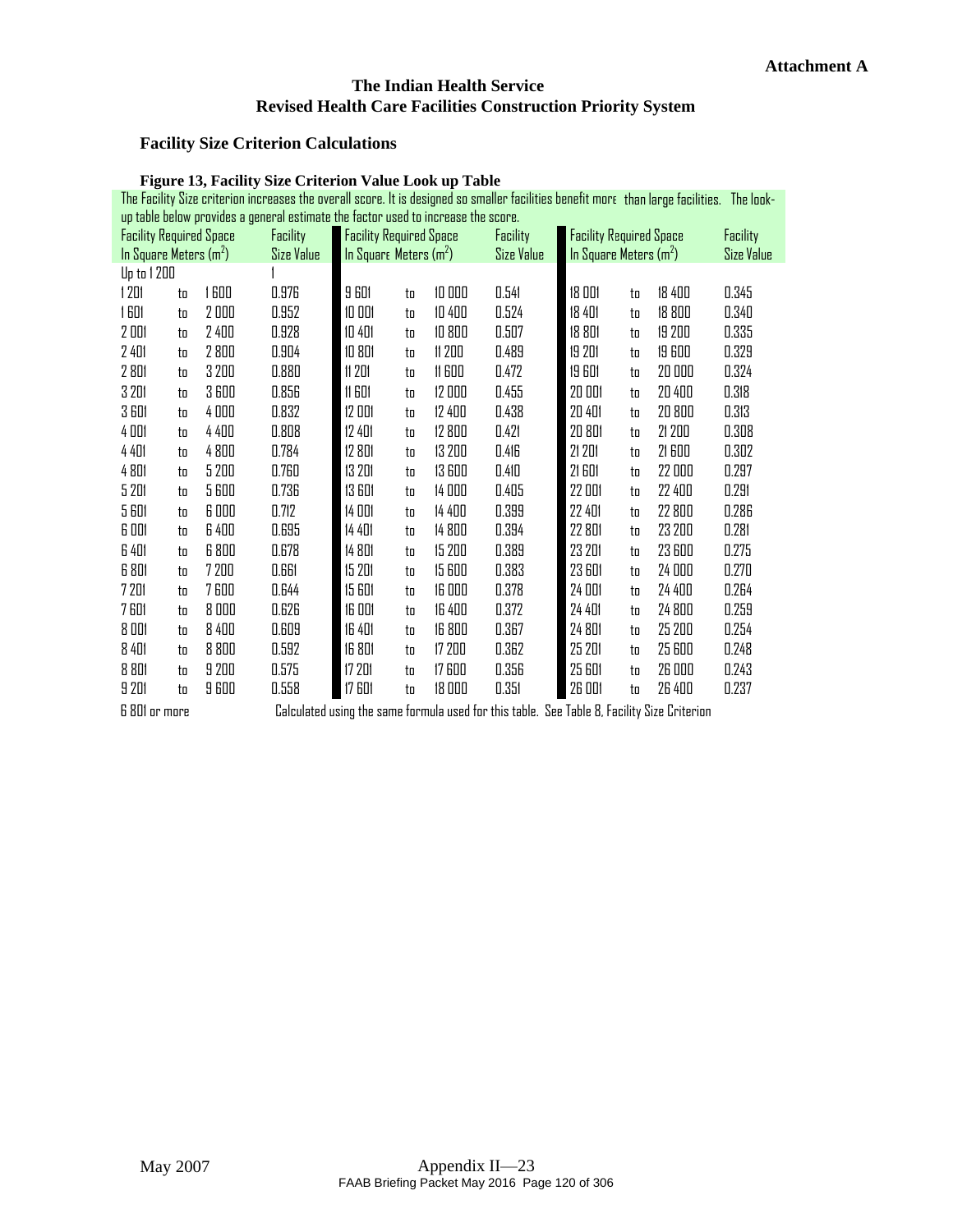<span id="page-26-0"></span>

| rigure 14, racinty size Criterion Formula          |            |        |                                                          |  |                          |                            |
|----------------------------------------------------|------------|--------|----------------------------------------------------------|--|--------------------------|----------------------------|
| <b>If Required Space is</b>                        | <b>Use</b> |        |                                                          |  |                          | <b>Facility Size Value</b> |
| $\prod$ to 1 200 $m^2$                             |            |        |                                                          |  |                          |                            |
| 1 201m $^{2}$ – 6 000m $^{2}$                      |            |        | $-$ [(Required Space $-$ 1 200 m2) $\lambda$ 0.00006])   |  |                          |                            |
| $6000$ m <sup>2</sup> than 12 $800$ m <sup>2</sup> | (.712)     |        | - 〔( Required Space                                      |  | - 6000 m2) X 0.00004281) |                            |
| More than 12 800 $m2$                              | .416       | $\sim$ | $[($ Required Space $-$ 6000 m2) $\lambda$ 0.0000135 $)$ |  |                          |                            |

### **Figure 14, Facility Size Criterion Formula**

### **Innovation Criterion Calculations**

#### **Figure 15, Innovation Criterion Value**

<span id="page-26-1"></span>

| <b>Evaluation Criteria</b>                 |          | <b>Innovation Value</b> |
|--------------------------------------------|----------|-------------------------|
| Element I Verified by Validation Committee | 20% or   | .20                     |
| Element 2 Verified by Validation Committee | 20% or   | .20                     |
| Element 3 Verified by Validation Committee | 20% or   | .20                     |
| Element 4 Verified by Validation Committee | 20% or   | .7N                     |
| Element 5 Verified by Validation Committee | 20% or   | -2Π                     |
|                                            |          |                         |
| ntal)                                      | 100 % or | (Maximum of 1)          |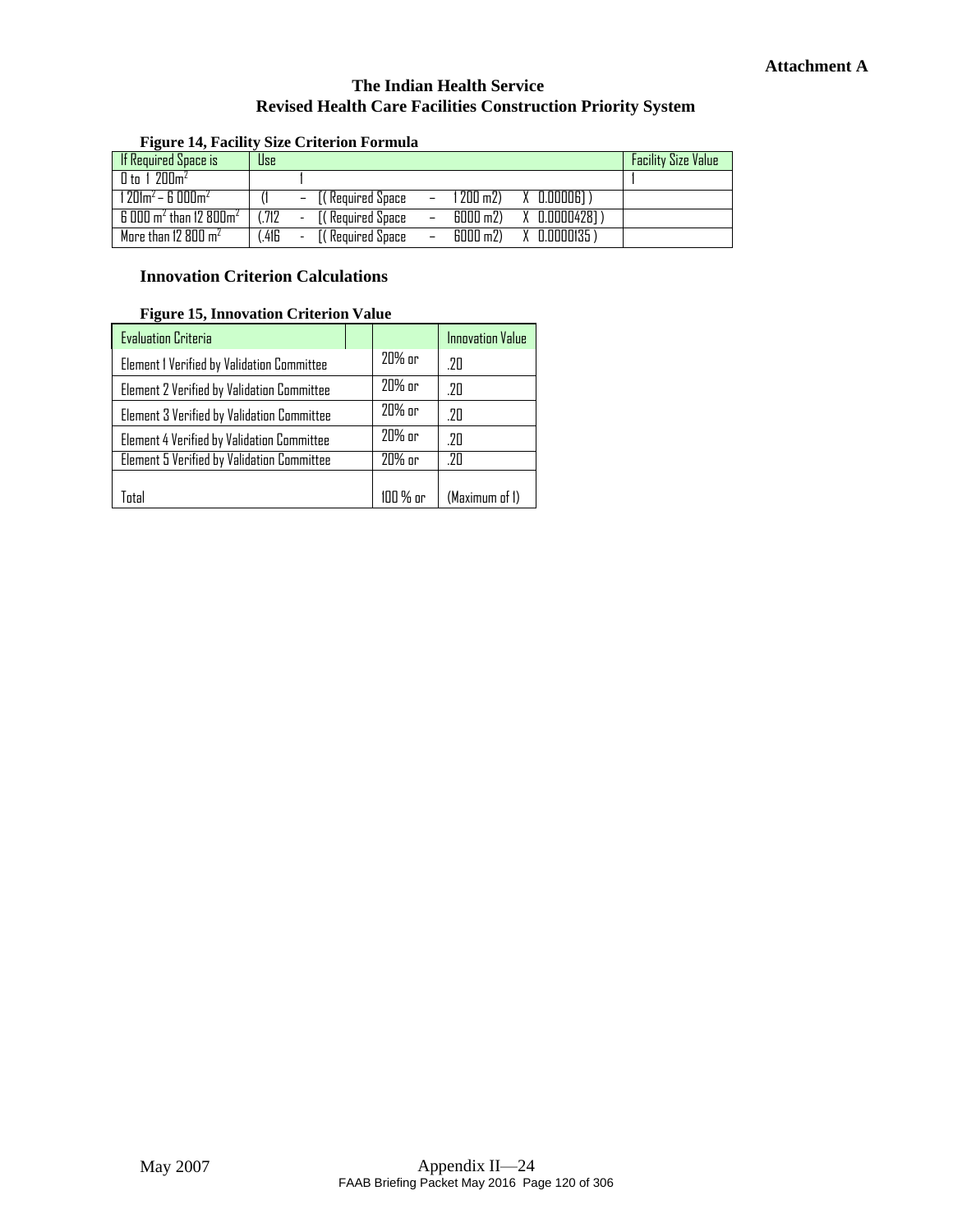# **Attachment A**

## **The Indian Health Service Revised Health Care Facilities Construction Priority System**

#### **Figure 16, Facility Condition Factor Lookup Table**

<span id="page-27-0"></span>

| <b>Budget Cost</b>       |        |        |        |         |          |        |         |        |        |        |         |        |        |        |        |        |        |        |        |               |          |
|--------------------------|--------|--------|--------|---------|----------|--------|---------|--------|--------|--------|---------|--------|--------|--------|--------|--------|--------|--------|--------|---------------|----------|
| <b>Estimating System</b> | $$25-$ | $$50-$ | $$75-$ | $$100-$ | $$125 -$ | \$150- | $$175-$ | \$200- | \$225- | \$250- | $$275-$ | \$300- | \$325- | \$350- | \$375- | \$400- | \$425- | \$450- | \$475- | <b>\$500-</b> |          |
| Cost per M to replace>   | \$49   | \$74   | 99     | \$124   | \$149    | \$174  | \$199   | \$224  | \$249  | \$274  | \$299   | \$324  | \$349  | \$374  | \$399  | \$424  | \$450  | \$474  | \$499  | \$524         | \$525    |
| FEDS Cost / M            |        |        |        |         |          |        |         |        |        |        |         |        |        |        |        |        |        |        |        |               |          |
| $$0 - $24$               | 1.00   | 0.50   | 0.33   | 0.25    | 0.20     | 0.17   | 0.14    | 0.13   | 0.11   | 0.10   | 0.09    | 0.08   | 0.08   | 0.07   | 0.07   | 0.06   | 0.06   | 0.06   | 0.05   | 0.05          | 0.05     |
| \$25-\$49                | 1.00   | 1.00   | 0.67   | 0.50    | 0.40     | 0.33   | 0.29    | 0.25   | 0.22   | 0.20   | 0.18    | 0.17   | 0.15   | 0.14   | 0.13   | 0.13   | 0.12   | 0.11   | 0.11   | 0.10          | 0.10     |
| \$75-\$99                | 1.00   | 1.00   | 1.00   | 0.75    | 0.60     | 0.50   | 0.43    | 0.38   | 0.33   | 0.30   | 0.27    | 0.25   | 0.23   | 0.21   | 0.20   | 0.19   | 0.18   | 0.17   | 0.16   | 0.15          | 0.14     |
| \$100-\$124              | 1.00   | 1.00   | 1.00   | 1.00    | 1.00     | 0.67   | 0.57    | 0.50   | 0.44   | 0.40   | 0.36    | 0.33   | 0.31   | 0.29   | 0.27   | 0.25   | 0.24   | 0.22   | 0.21   | 0.20          | 0.19     |
| \$125-\$149              | 1.00   | 1.00   | 1.00   | 1.00    | 1.00     | 1.00   | 0.71    | 0.63   | 0.56   | 0.50   | 0.45    | 0.42   | 0.38   | 0.36   | 0.33   | 0.31   | 0.29   | 0.28   | 0.26   | 0.25          | 0.24     |
| \$150-\$174              | 1.00   | 1.00   | 1.00   | 1.00    | 1.00     | 1.00   | 1.00    | 0.75   | 0.67   | 0.60   | 0.55    | 0.50   | 0.46   | 0.43   | 0.40   | 0.38   | 0.35   | 0.33   | 0.32   | 0.30          | 0.29     |
| \$175-\$199              | 1.00   | 1.00   | 1.00   | 1.00    | 1.00     | 1.00   | 1.00    | 1.00   | 1.00   | 0.70   | 0.64    | 0.58   | 0.54   | 0.50   | 0.47   | 0.44   | 0.41   | 0.39   | 0.37   | 0.35          | 0.33     |
| \$200-\$224              | 1.00   | 1.00   | 1.00   | 1.00    | 1.00     | 1.00   | 1.00    | 1.00   | 1.00   | 1.00   | 0.73    | 0.67   | 0.62   | 0.57   | 0.53   | 0.50   | 0.47   | 0.44   | 0.42   | 0.40          | 0.38     |
| \$250-\$274              | 1.00   | 1.00   | 1.00   | 1.00    | 1.00     | 1.00   | 1.00    | 1.00   | 1.00   | 1.00   | 1.00    | 0.75   | 0.69   | 0.64   | 0.60   | 0.56   | 0.53   | 0.50   | 0.47   | 0.45          | 0.43     |
| \$275-\$299              | 1.00   | 1.00   | 1.00   | 1.00    | 1.00     | 1.00   | 1.00    | 1.00   | 1.00   | 1.00   | 1.00    | 1.00   | 1.00   | 0.71   | 0.67   | 0.63   | 0.59   | 0.56   | 0.53   | 0.50          | 0.48     |
| \$300-\$324              | 1.00   | 1.00   | 1.00   | 1.00    | 1.00     | 1.00   | 1.00    | 1.00   | 1.00   | 1.00   | 1.00    | 1.00   | 1.00   | 1.00   | 0.73   | 0.69   | 0.65   | 0.61   | 0.58   | 0.55          | 0.52     |
| \$325-\$349              | 1.00   | 1.00   | 1.00   | 1.00    | 1.00     | 1.00   | 1.00    | 1.00   | 1.00   | 1.00   | 1.00    | 1.00   | 1.00   | 1.00   | 1.00   | 0.75   | 0.71   | 0.67   | 0.63   | 0.60          | 0.57     |
| \$350-\$374              | 1.00   | 1.00   | 1.00   | 1.00    | 1.00     | 1.00   | 1.00    | 1.00   | 1.00   | 1.00   | 1.00    | 1.00   | 1.00   | 1.00   | 1.00   | 1.00   | 1.00   | 0.72   | 0.68   | 0.65          | 0.62     |
| \$350-\$374              | 1.00   | 1.00   | 1.00   | 1.00    | 1.00     | 1.00   | 1.00    | 1.00   | 1.00   | 1.00   | 1.00    | 1.00   | 1.00   | 1.00   | 1.00   | 1.00   | 1.00   | 1.00   | 0.74   | 0.70          | 0.67     |
| \$375-\$399              | 1.00   | 1.00   | 1.00   | 1.00    | 1.00     | 1.00   | 1.00    | 1.00   | 1.00   | 1.00   | 1.00    | 1.00   | 1.00   | 1.00   | 1.00   | 1.00   | 1.00   | 1.00   | 1.00   | 0.75          | 0.71     |
| \$400-\$424              | 1.00   | 1.00   | 1.00   | 1.00    | 1.00     | 1.00   | 1.00    | 1.00   | 1.00   | 1.00   | 1.00    | 1.00   | 1.00   | 1.00   | 1.00   | 1.00   | 1.00   | 1.00   | 1.00   | 1.00          | 1.00     |
| \$425-\$450              | 1.00   | 1.00   | 1.00   | 1.00    | 1.00     | 1.00   | 1.00    | 1.00   | 1.00   | 1.00   | 1.00    | 1.00   | 1.00   | 1.00   | 1.00   | 1.00   | 1.00   | 1.00   | 1.00   | 1.00          | 1.00     |
| \$450-\$474              | 1.00   | 1.00   | 1.00   | 1.00    | 1.00     | 1.00   | 1.00    | 1.00   | 1.00   | 1.00   | 1.00    | 1.00   | 1.00   | 1.00   | 1.00   | 1.00   | 1.00   | 1.00   | 1.00   | 1.00          | 1.00     |
| \$475-\$499              | 1.00   | 1.00   | 1.00   | 1.00    | 1.00     | 1.00   | 1.00    | 1.00   | 1.00   | 1.00   | 1.00    | 1.00   | 1.00   | 1.00   | 1.00   | 1.00   | 1.00   | 1.00   | 1.00   | 1.00          | 1.00     |
| \$500-\$524              | 1.00   | 1.00   | 1.00   | 1.00    | 1.00     | 1.00   | 1.00    | 1.00   | 1.00   | 1.00   | 1.00    | 1.00   | 1.00   | 1.00   | 1.00   | 1.00   | 1.00   | 1.00   | 1.00   | 1.00          | 1.00     |
| \$524-\$549              | 1.00   | 1.00   | 1.00   | 1.00    | 1.00     | 1.00   | 1.00    | 1.00   | 1.00   | 1.00   | 1.00    | 1.00   | 1.00   | 1.00   | 1.00   | 1.00   | 1.00   | 1.00   | 1.00   | 1.00          | 1.00     |
| \$550-\$574              | 1.00   | 1.00   | 1.00   | 1.00    | 1.00     | 1.00   | 1.00    | 1.00   | 1.00   | 1.00   | 1.00    | 1.00   | 1.00   | 1.00   | 1.00   | 1.00   | 1.00   | 1.00   | 1.00   | 1.00          | $1.00\,$ |
| \$575-\$599              | 1.00   | 1.00   | 1.00   | 1.00    | 1.00     | 1.00   | 1.00    | 1.00   | 1.00   | 1.00   | 1.00    | 1.00   | 1.00   | 1.00   | 1.00   | 1.00   | 1.00   | 1.00   | 1.00   | 1.00          | 1.00     |
| \$600-\$624              | 1.00   | 1.00   | 1.00   | 1.00    | 1.00     | 1.00   | 1.00    | 1.00   | 1.00   | 1.00   | 1.00    | 1.00   | 1.00   | 1.00   | 1.00   | 1.00   | 1.00   | 1.00   | 1.00   | 1.00          | 1.00     |
| \$625-\$649              | 1.00   | 1.00   | 1.00   | 1.00    | 1.00     | 1.00   | 1.00    | 1.00   | 1.00   | 1.00   | 1.00    | 1.00   | 1.00   | 1.00   | 1.00   | 1.00   | 1.00   | 1.00   | 1.00   | 1.00          | 1.00     |